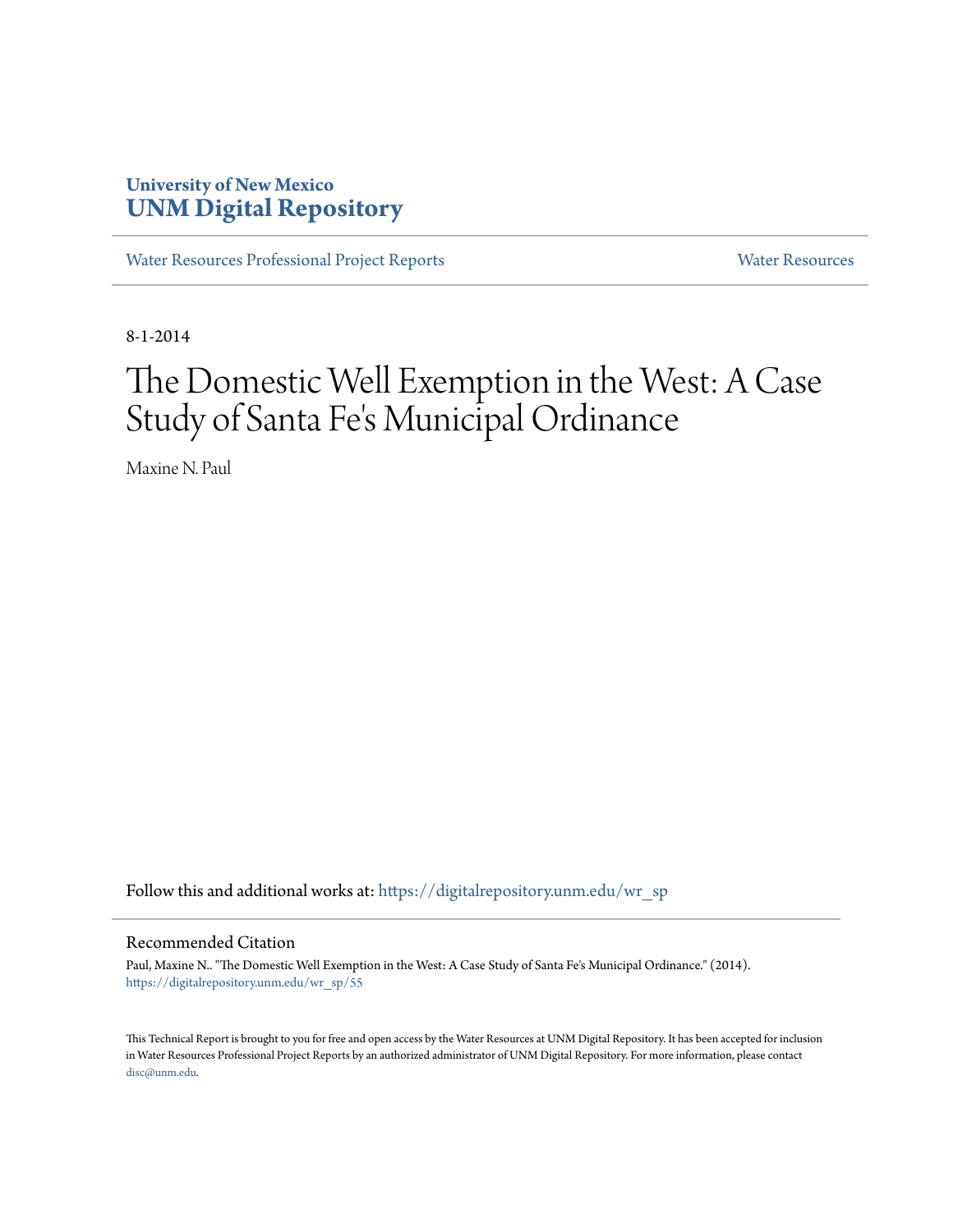**MAXINE N. PAUL\***

 

#### **The Domestic Well Exemption in the West: A Case Study of Santa Fe's Municipal Ordinance**

#### **ABSTRACT**

*In the recent case of* Bounds v. State of New Mexico*, the New Mexico Supreme Court upheld the constitutionality of a statute that allows domestic wells to be permitted with less oversight than other water rights. The statute, known as the domestic well exemption, is common in various forms throughout the Western United States. Currently, there are an estimated 200,000 permitted domestic wells across the State of New Mexico, increasing at a rate of approximately 5,000 per year. Various scholars have argued for amendments to domestic well statutes or local regulations to make exempt well applications as rigorous as other water right applications. In consideration of local solutions this study addresses one of few municipal ordinances and three important controversies in domestic well management: the interaction between domestic well pumping and other water uses, the longevity of groundwater sources, and the "development loophole." The City of Santa Fe's domestic well ordinance is found to indirectly address concerns related to aquifer use and conservation, however, restricting well uptake in threatened areas that speak to specific, measurable goals, aligned with accurate databases, may better serve municipalities and counties in New Mexico as they do in other states.*

#### **I. INTRODUCTION**

In July 2013, the New Mexico Supreme Court issued an opinion addressing a longcontroversial aspect of western water law in *Bounds v. State of New Mexico,* upholding the constitutionality of the domestic well statute  $(DWS)$ .<sup>1</sup> The statute is often referred to as an "exemption" from the prior appropriation regime as it allows domestic wells for individual household indoor use to be permitted with less restriction than other water rights. Such an exemption is commonplace in various forms throughout western, prior-appropriation regime states.

The DWS and similar statutes in other states<sup>2</sup> have been at the center of a debate on how

<sup>\*</sup> *Maxine N. Paul (B.A. Environmental Science, Columbia University) is a member of the City of Santa Fe*<br><sup>1</sup> Bounds *v.* State ex rel. D'Antonio, 306 P.3d 457 (NM Sup. Ct. 2013).<br><sup>2</sup> RCW 90.44.050, Alaska Admin Code tit.

<sup>105, 37-92-602.</sup> Idaho Code Ann. §§ 42-111, 42-227, 42-914. Kansas Statutes Ann. §§ 82a-701, 82a-703, 82a-703a, 82a-705a, 82a-728.Montana Admin. Rules, Rule 36.12.101. Mont. Code Ann. § 85-2-306. Neb. Rev. Stat. §§ 46-602, 46-714, 735 and 46-740.Nev. Rev. Stat. §§ 533.024, 533.370, 534.013, and 534.180. New Mexico Administrative Code § 19.27.5.14. NMSA 1978, §§ 72-12-1.1., 72-12-3. North Dakota Centennial Code §§ 61-04- 01.1, 61-04- 01.2, 61-04-02, 61-04-06.1, and 61-04-06.3. Oklahoma Statutes Title 82 §§ 1020.1, 1020.3.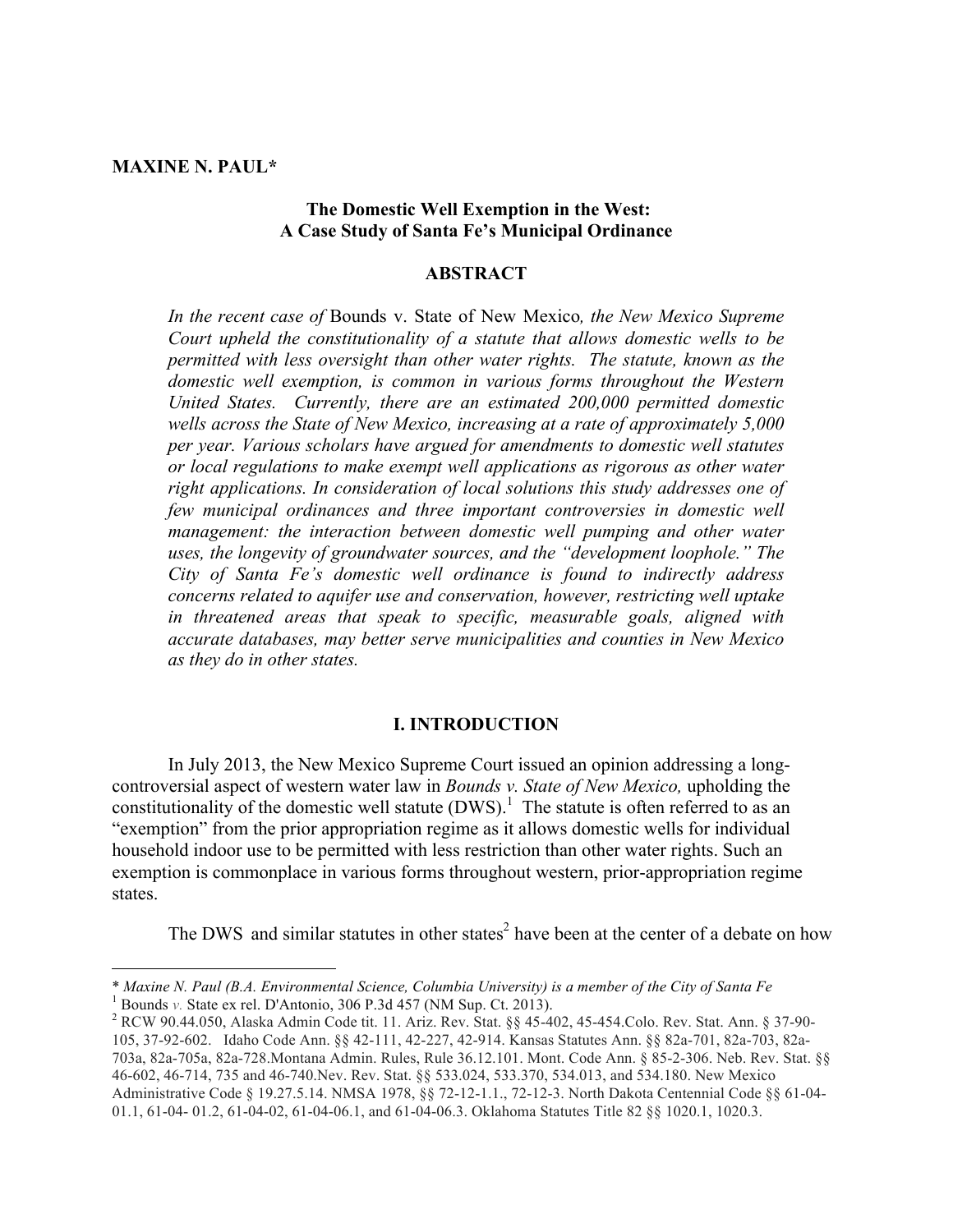much control managers can and need to have over these abundant, small, groundwater uses. The New Mexico statute known as the exemption was originally enacted as a State Engineer order to ease development during the WWII era as domestic wells make household water accessible away from municipal water and surface water sources.<sup>3</sup> However, concerns related to water availability have grown in recent decades, as many basins are over-appropriated and western populations increase. The Director of the New Mexico Farm and Livestock Bureau summarized this fear of the impacts of domestic well proliferation as, "They're issuing water rights when there is no water left."<sup>4</sup> In 1999, the City of Santa Fe issued an ordinance limiting the proliferation of domestic wells $5$ 

Due to climate change and population growth in the Western United States, policies should be reviewed for their ability to supplement the domestic well exemption to address concerns of aquifer sustainability, interference between water uses, and responsible growth management. Most Western states have a domestic well exemption under the prior appropriation doctrine, including Alaska, Arizona, Colorado, Idaho, Kansas, Montana, Nebraska, Nevada, N. Dakota, Oklahoma, Oregon, S. Dakota, Texas Washington, Wyoming, and New Mexico.<sup>6</sup> The Bounds decision may influence courts deciding exempt wells cases in these states.<sup>7</sup> Exempt wells across the West may continue to be exempt and their regulation may fall into the hands of local governments.

This study uses the domestic well ordinance in the City of Santa Fe, other relevant policy, geological models and available well data to interpret the effectiveness of this piece of municipal legislation in the context of the domestic well exemption and recent case law. To consider how various local and regional regulations might better address concerns regarding domestic wells, the City of Santa Fe's domestic well ordinance is analyzed to answer three questions associated with the exemption across the west:

- 1) Does the City of Santa Fe's domestic well ordinance ensure protection for surface water rights and other groundwater rights from domestic well pumping?
- 2) Does the ordinance preserve aquifer levels and promote sustainable groundwater use?
- 3) Does the ordinance help prevent the use of the "development loophole"?

The following section provides an overview of problems associated with domestic wells in Western, prior-appropriation states. Section III expands upon the impact of the Bounds case for domestic well management in New Mexico. Sections IV explains the domestic well ordinance in Santa Fe in the context of city, county, and state-wide regulation. Sections V-VII provide hydrologic background and answer the three study questions. Section VIII is a review of various

 <sup>3</sup> T. Maddock III & P.W. Barroll, *Domestic Wells in New Mexico, in* WATER POLICY IN NEW MEXICO: ADDRESSING THE CHALLENGE OF AN UNCERTAIN FUTURE.(David. S. Brookshire, Hoshin Gupta eds. 2012). AT 209.

<sup>4</sup> Justin Horwarth & Joey Peters. *Well, well: what the state's supreme court new water-rights ruling means for New Mexicans.* The Santa Fe Reporter. July 30, 2013 *available at:* http://www.sfreporter.com/santafe/article-7604-wellwell.html

<sup>5</sup> Santa Fe, New Mexico, Municipal Code § 25-1.10, 2007-4. <sup>6</sup> Bracken. *Exempt Well Issues in the West* at 146. <sup>7</sup> *See* Richardson & Dowell *Implications* at 20.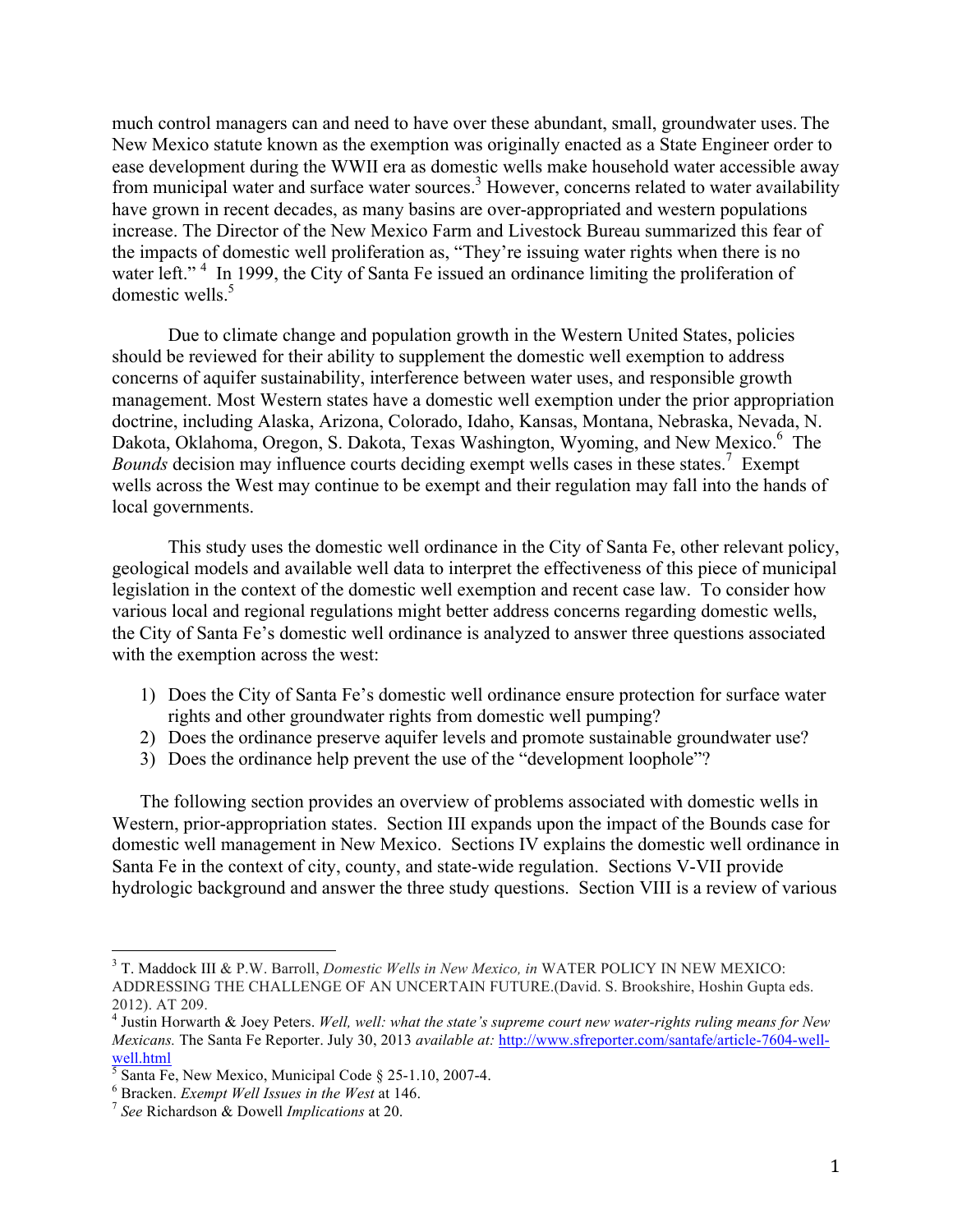domestic well management policies in other states. Finally Sections IX-XI recommend ways to mitigate these problems in Santa Fe, New Mexico, and throughout Western states.

#### **II. CONCERNS RELATED TO DOMESTIC WELL MANAGEMENT**

During the current climatic period, western states have experienced extreme drought conditions, as low snowpack levels and high temperatures have increased concerns about the reliability of water resources.<sup>8</sup> The present drought is expected to persist.<sup>9</sup> The rate at which permits for domestic wells are being issued in New Mexico against this climatic background provides reason for concern about the effect of these wells on water management strategies in the future.<sup>10</sup> In the year 2000 there were a recorded 137,000 domestic wells across the state, increasing at a rate of approximately 5,000 permits per year, leaving an estimate today above 200,000 domestic wells in New Mexico.<sup>11</sup>

The effect of localized domestic well pumping on surface water uses as well as other groundwater uses is of concern in New Mexico not only because potable water sources are relatively scarce, but they are often over-appropriated. There are 15 basins currently in the adjudication process, through which all water rights in a basin are quantified.<sup>12</sup> Adjudication of the Middle Rio Grande basin has not yet started, which accounts for the largest use of surface water in the state.<sup>13</sup> Therefore, in New Mexico, water rights are managed with a degree of uncertainty. Domestic wells provide a second degree of uncertainty in groundwater use.

The power of the State of New Mexico to issue permits for domestic wells without regard to water availability will continue into the future due to the recent *Bounds* case. *Bounds* held that the domestic well statute does not facially cause senior water rights holders to be impaired by domestic wells. According to *Bounds*, domestic wells don't necessarily threaten senior water rights partially because of the possible applicability of various other legal controls such as local or regional limitations that can be made on domestic wells, e.g. the implementation of Critical Management Areas (CMAs).<sup>14</sup> Yet, the controversy surrounding the domestic well exemption is

 $\frac{9}{10}$  *Id.*<br><sup>10</sup> Frank Titus *On regulating New Mexico's domestic wells*. Nat. Resources J. 45 (2005): at 854. <sup>11</sup> See Maddock & Barroll, Domestic Wells in New Mexico at 204; Paul Bossert, Domestic Wells, in UTTON

TRANSBOUNDARY RES. CTR., UNIV. N.M. LAW SCH., WATER MATTERS! 11-5, 11-6 (2012), http://uttoncenter.unm.edu/pdfs/Water-Matters-2012/2012\_water\_matters\_final\_ full-publication.pdf.

<sup>12</sup> Office of the State Engineer Active Cases  $\frac{http://www.ose.state.nm.us/legal_ose_active_cases.html}{http://www.ose.state.nm.us/legal_ose_active_cases.html}$  last visited June 4th, 2014.

 <sup>8</sup> National Climate Assessment Report 2014, Southwest Region *See* Observed and Projected Temperature Changes, paragraph 4, and Figure 20.1 Projected Temperature Increases.

<sup>&</sup>lt;sup>14</sup> Bounds *v*. State ex rel. D'Antonio, 306 P.3d 457 (NM Sup. Ct. 2013). Critical Management Areas are location- based restrictions on wells implemented through an order by the State Engineer. They are implemented if it is determined that groundwater resources of the region are inadequate or may in the future be inadequate for sustained well production. Both the Middle Rio Grande and Estancia Basins have CMAs. For example, the CMA in the Estancia Basin is defined as all aquifers with average long-term water level declines of 1.5 feet per year, or those with less than 80 feet of remaining saturation by 2040. The State Engineer can include stipulations for domestic well permits including limiting their uptake. *See* Area of Origin – Critical Management Areas at 9-11 available at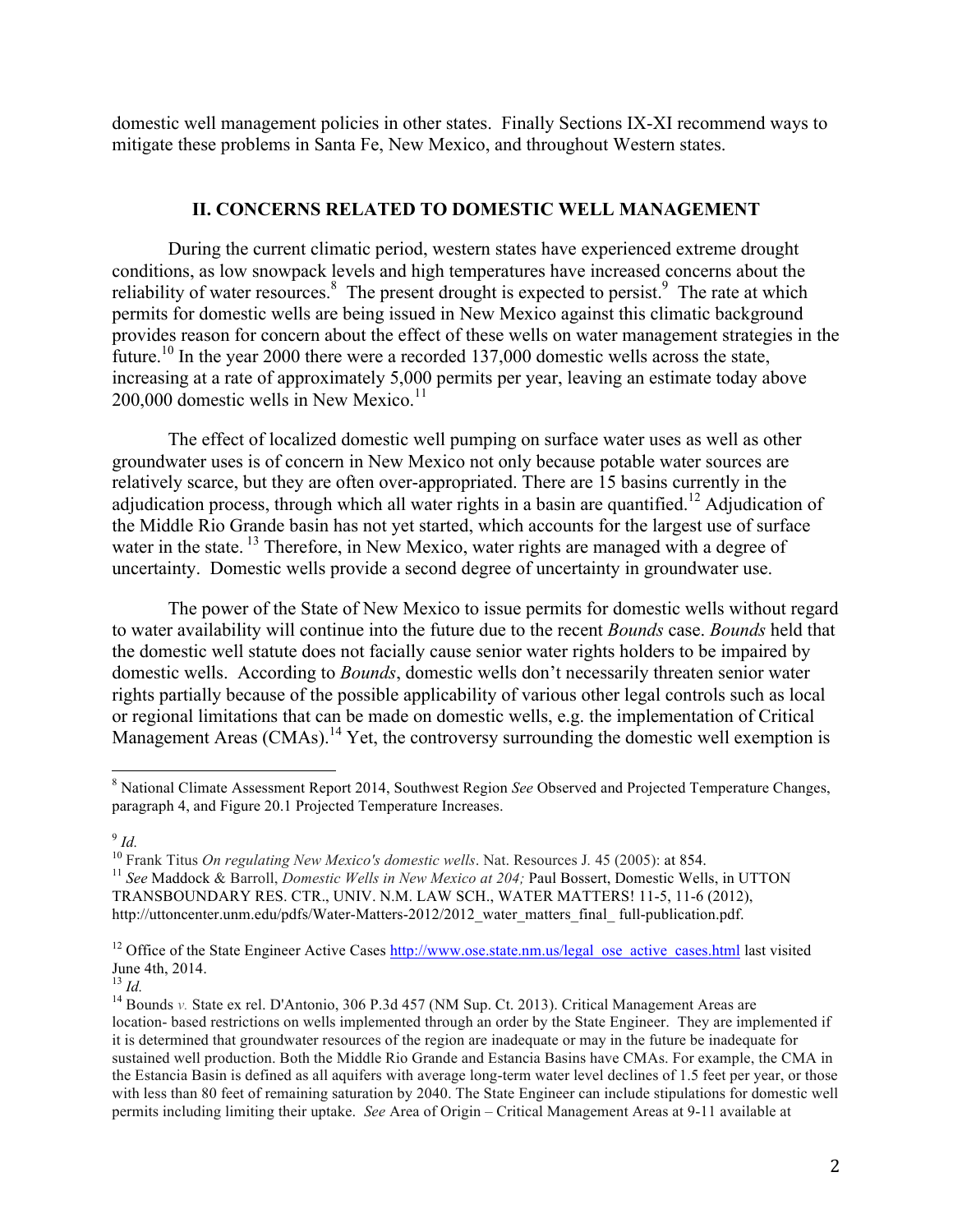due to additional water management issues, not only priority enforcement, and current protections for senior water rights holders may not be as effective as the court asserts.

The expedited permitting of domestic wells, which can be regulated by the state (and by local legislation) is a concern for responsible growth management strategies, aquifer sustainability, groundwater interaction between wells, and other water management efforts.<sup>15</sup> Domestic wells are feared to consume enough water to impact rivers through hydrologicallyconnected surface flows.<sup>16</sup> Although it has been shown that a few domestic wells are unlikely to negatively impact groundwater resources due to generally low pumping rates, thousands of unregulated wells in a basin may interact with other groundwater uses.<sup>17</sup> Domestic wells in the West are often associated with management conflicts that are localized, for example, in a riparian zone, and may not be consistent throughout any hydrologic system.<sup>18</sup> The implementation of effective conjunctive management of ground and surface water resources requires a greater understanding of the hydrologic and policy conflicts, as well as appropriate limits on the proliferation of these wells.

Unfortunately, there are various hydrologic and administrative unknowns associated with the management of exempt wells that create challenges for water managers. Often, actual pumping rates are unknown as many wells across New Mexico are not metered,<sup>19</sup> and therefore, the cumulative effect on the water table, on riparian areas, and on other wells is uncertain. Some hydrologic models show that domestic wells do not constitute a large source of depletion nor significantly impact a groundwater source in a systematic way,<sup>20</sup> but many have recommended further hydrologic studies and policy evaluation in order to cultivate the most informed management decisions for these wells. $^{21}$ 

Across New Mexico, domestic well use can contribute to management problems associated with over-appropriation, rural development and suburban growth.<sup>22</sup> A few towns and suburbs in New Mexico have experienced domestic well conflicts related to groundwater

<u> 1989 - Andrea San Andrea San Andrea San Andrea San Andrea San Andrea San Andrea San Andrea San Andrea San An</u>

http://www.ose.state.nm.us/Planning/RWP/Regions/MiddleRioGrande/App12-13-3-JyS-AreaOriginCriticalMgtArea.pdf

<sup>&</sup>lt;sup>15</sup> Craig Bell and Jeff Taylor *Domestic well exemptions and their impact on growth management* Ch. 1-3, Western States Water Council, Water Laws and Policies for a Sustainable Future: A Western States Perspective. (2008) at 65<sup>16</sup> See Titus On Regulating New Mexico's Domestic Wells at 854, and Bell & Taylor Domestic Well Exemptions

<sup>65.</sup> <sup>17</sup> W. Peter Balleau and Steven E. Silver *Hydrology and Administration of Domestic Wells in New Mexico* 45 Nat. Res. J. (2006) at 808 and Titus *On Regulating New Mexico's Domestic Wells* at 854-55.

<sup>&</sup>lt;sup>18</sup> *See generally 1d.* at 809, 823, 833.<br><sup>19</sup> As of 2002, 40% of known wells were non –compliant in metering reports. *See Balleau & Silver Hydrology and Administration of Domestic Wells.* at 816.<br><sup>20</sup> *Id* at at 823 – 8

<sup>&</sup>lt;sup>21</sup> Titus *On Regulating New Mexico's Domestic Wells*, Bell and Taylor *Domestic Well Exemptions* (2008);Amy Lewis *Water Resource Inventory of the Española Basin (prepared for Santa Fe County).* Sept. 17 2013. 4.3 domestic well water use 43-48. ; Amy Lewis. *Water Use and Conservation Potential for Domestic Wells in the Santa Fe Area.* 12<sup>th</sup> Annual Española Basin Technical Advisory Group Workshop, Santa Fe Community College

<sup>(</sup>May 20-21 2013). <sup>22</sup> Jesse J. Richardson Jr. and Tiffany Dowell *The Implications of* Bounds v. State of New Mexico.148 J. Contemp. Water Resear. & Ed. (2012) at 18, 21.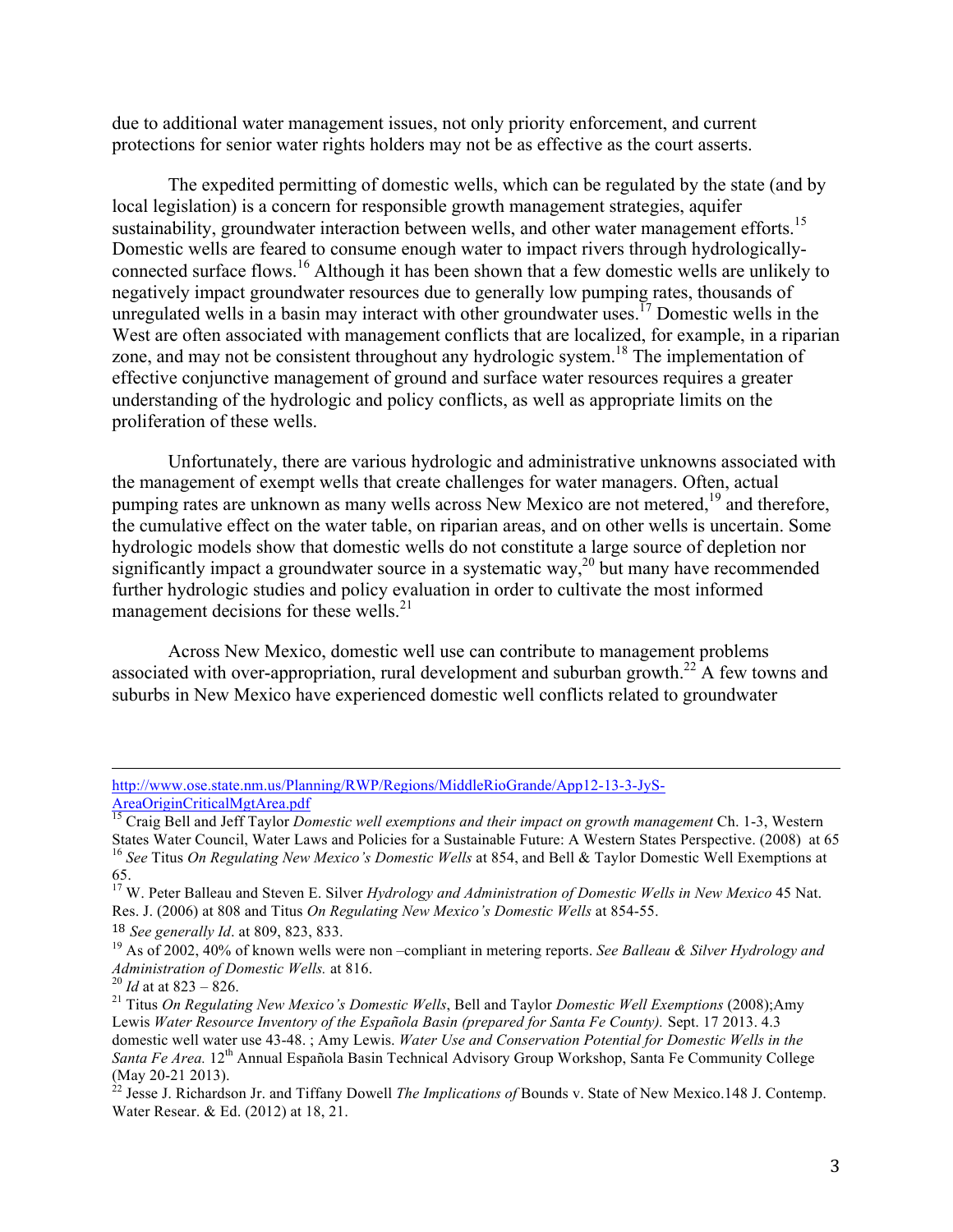drawdowns, including Placitas, Santa Fe, and Truth or Consequences.<sup>23</sup> Placitas faced what is known as the "Development Loophole" in which housing developers used domestic well permits instead of community wells, which have more extensive construction and water quality standards than those imposed upon domestic wells.<sup>24</sup> Water levels near municipal wells in Santa Fe County have declined in association with domestic and city well use.<sup>25</sup>

It is clear that domestic wells are an active concern across the state of New Mexico as part of conjunctive water management strategies, although many conflicts are unrecorded or poorly understood. Many consider that the long term impacts of alternative pathways need to be explored more thoroughly, as municipal ordinances and county codes in New Mexico are allowed to limit groundwater withdrawals and domestic well permitting, which they do to various extents.<sup>26</sup> In 2004 in Bernalillo County, the regional water plan committee recommended the establishment of a domestic well policy by the Office of the State Engineer (OSE) to reduce pumping from domestic wells and to restrict the drilling of new wells where surface water flows or an aquifer could be impaired, because "The region is seen to be significantly increasing its draw upon water resources in many areas due to the installation of new domestic wells and their associated consumptions."<sup>27</sup>

Although the detrimental effects of domestic wells are often unclear, prospective measures to prevent adverse effects of domestic wells are considered likely to be less costly and more politically and administratively feasible than allowing unlimited domestic well proliferation and mitigating conflicts as they arise.<sup>28</sup> There are two opposing general strategies that have been suggested to maintain aquifer sustainability and protect water rights. The Western Governor's Association refers to attempting a broad approach, permitting and monitoring exempt wells as part of a state's normal water right regulatory scheme.<sup>29</sup> This proposition would avert many problems associated with domestic wells as permitting would necessitate an analysis of their impacts on other water uses.<sup>30</sup> However, state-wide analysis of domestic well impacts may be an inefficient method to address domestic well problems that can occur at a small scale.<sup>31</sup> Others argue that local regulations that vary from region to region can be the most effective, due to their political and administrative feasibility and focus on areas of

 <sup>23</sup> Jocelyn Drennan *Lassoing the loophole: the need to rope in the use of the domestic well loophole by subdividers in New Mexico*. Nat. Resources J*.* 37 (1997) and T. Maddock III & P.W. Barroll, *Domestic Wells in New Mexico* in Water Policy in New Mexico: Addressing the Challenge of an Uncertain Future, (2013). At 203.<br><sup>24</sup> Drennan *Lassoing the Loophole*. at 939.<br><sup>25</sup> Jon Shomaker, president of John Shomaker & Associates. Inc. Domestic Well Depl

Basin, Address to the WRRI Conference (1999) *in* WRRI Conference Proceedings 1999 at at 3.

<sup>&</sup>lt;sup>26</sup> Bell & Taylor *Domestic Well Exemptions*; N.M. Stat. § 72-12.1-1.1.<br><sup>27</sup> *See* Water Supply Threatened For Private Wells. Corrales Comment Vol. xiii no. 1.24. Available at http://www.corralescomment.com/index.php/archive/25-corrales-comment-volume-xiii-no-1-24/44-water-supplythreatened-for-private-wells The regional water plan under discussion at the January 29 meeting includes the noted recommendation.<br><sup>28</sup> Bracken *Exempt Well Issues in the West (*2010) at 253.

<sup>&</sup>lt;sup>29</sup> Bell & Taylor *Water Laws and Policies* (2008) at *iv*, 36.<br><sup>30</sup> Id. at 5.<br><sup>31</sup> Nathan S. Bracken. *Scalpels vs. Hammers: Mitigating Exempt Well Impacts. J.* of Contemp. Wat. Resear. & Ed.(2012) at 28 and Maddock & Barrell *Domestic Wells in New Mexico* at 211.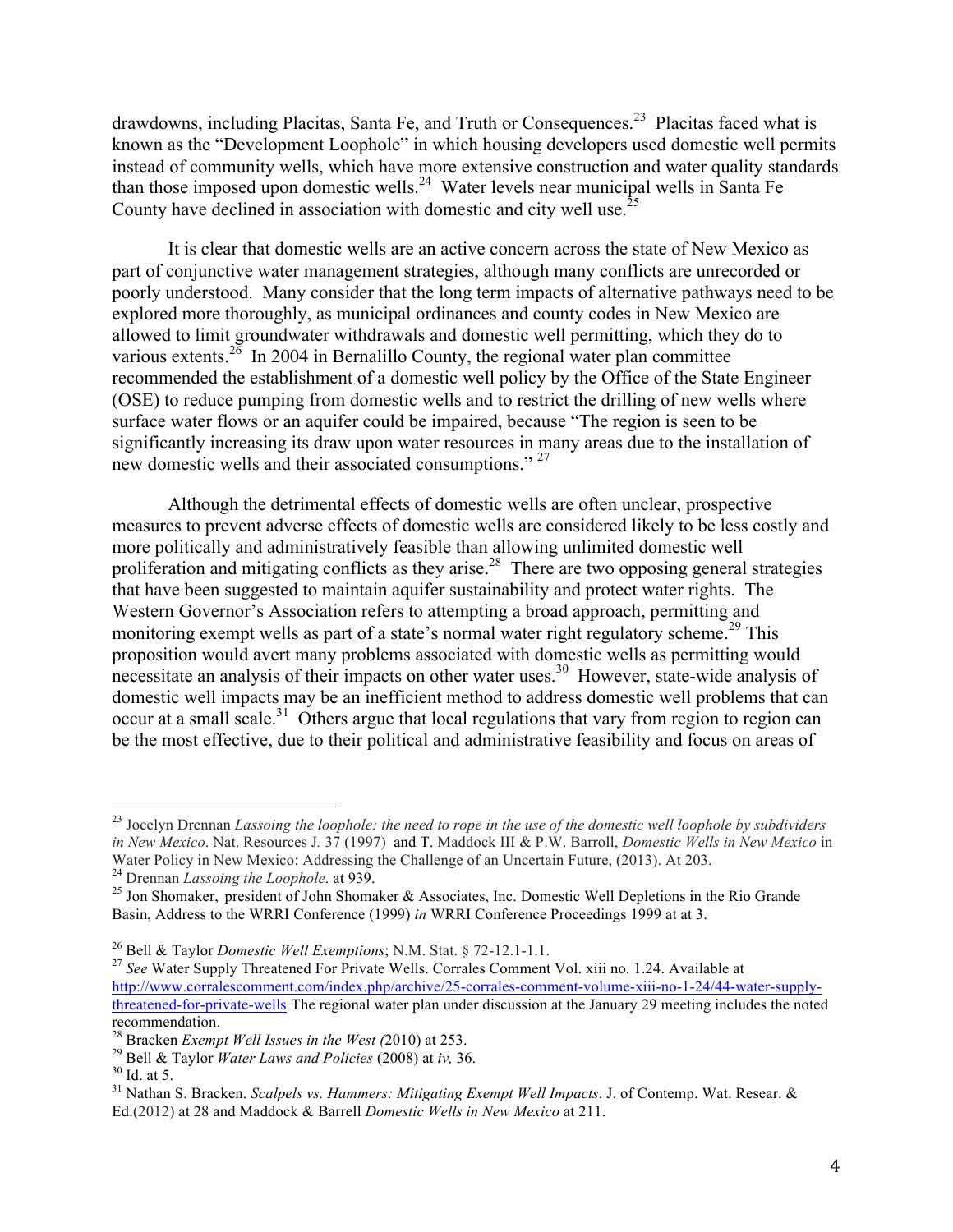concern. 32

Specific regulations have been recommended to avoid conflicts associated with exempt wells. These include limiting uptake, requiring proper construction and testing, restrictions in specific geologic areas, requiring subdivisions to use community wells (in order to avoid exploitation of the loophole), requiring data collection, limits on consumptive use, mandatory connection to municipal water supply systems when available, monitoring, and implementing public education programs. <sup>33</sup> Restricting domestic well use to indoor-use only, state-wide required metering, and granting blanket authority to the Office of the State Engineer to deny exempt wells are approaches that tend to be rejected.<sup>34</sup> While Vinett and Jarvis<sup>35</sup> aptly stated that no single approach will be effective across the West due to differences in availability of water and population models, Santa Fe's Domestic Well Ordinance may provide guidance for western cities attempting to manage diverse water resources under the statutory exemption in a future impacted by climate change.

## **III. LEGAL CONTEXT OF LOCAL RULES**

The majority of western states legal regimes follow the doctrine of prior appropriation, which is colloquially explained as "first in time, first in right," meaning the oldest water uses have the superior water right. In New Mexico, as in other states, prior appropriation is based upon "beneficial use" of water. A person must apply to the State Engineer for a right to use a quantity of water for a specified use. Senior (older) users have priority over junior (newer) users, which is a theoretical right to the entire quantity of their water before a junior user receives any water. 36

Domestic wells are deemed an exemption from the prior appropriation regime, not because they cannot be included in priority enforcement, but rather in that they are issued by the State Engineer with no hearing, evaluation of their impacts, or public notice.<sup>37</sup> This exemption is found in the statutory language that describes the permitting process, that the State Engineer, "shall issue permits" for domestic wells.<sup>38</sup> Such language was interpreted to require the State Engineer, in almost all cases, to issue domestic well permits regardless of the availability of water.<sup>39</sup> The Office of the State Engineer (OSE) issues these permits for 1 acre-foot per year (AFY) of withdrawls: a relatively small amount.<sup>40</sup> In 2001, the state municipal code<sup>41</sup> was

<sup>&</sup>lt;sup>32</sup> Bracken. *Scalpels* at 31.<br><sup>33</sup> *See Jesse J. Richardson. Existing Regulation of Exempt Wells in the United States.* 146 J. of Contemp. Water Resear. And Ed. (2012) at at 4.

<sup>&</sup>lt;sup>34</sup> See Id. at 4 and Bracken Scalpels vs. Hammers (2012) at 28.<br><sup>35</sup> M.A. Vinett & T. Jarvis. *Conflicts Associated with Exempt Wells: A Spaghetti Western Water War. J.* of Contemp Water Resear. & Ed. (2012). 148(1), at 12 and Richardson & Dowell *Implications* at 18.<br><sup>36</sup> In New Mexico, this right to make a call on the river is more theoretical than it is in some other states.<br><sup>37</sup> Utton Transbound

<sup>&</sup>lt;sup>38</sup> N.M.S.A. § 19.27.5.14. NMSA 1978, §§ 72-12-1.1., 72-12-3.<br><sup>39</sup> Utton Cnt. *Domestic Wells* at 12-1.

<sup>40</sup> Equivalent to 892 gallons per day.<br> $^{41}$  N.M.S.A. 1978 § 3-53-1.1.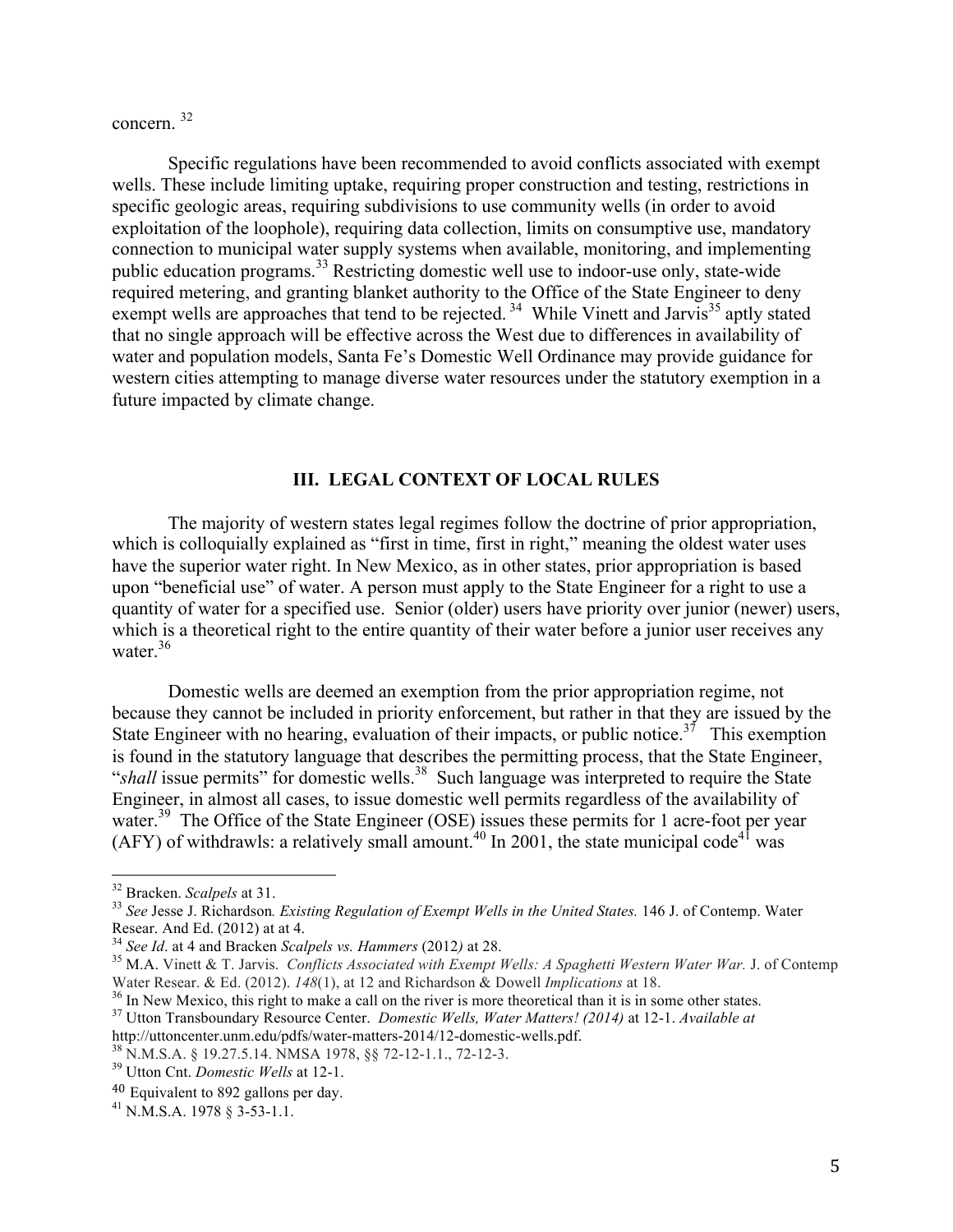changed to give municipalities the authority to limit or restrict domestic well drilling.<sup>42</sup> Overall, domestic wells are more loosely regulated than other water uses, as applying for the use of a domestic well is a quicker and easier process than applying for any other water right and permit applications do not undergo the same consideration of impacts.

To understand the legal controversy over domestic wells, consider how the process for obtaining a domestic well differs from the process for community wells. Community wells are communal methods to provide multiple households with potable water for indoor and outdoor use. For a community well application, the applicant must give public notice, describe the amount, the source, the proposed use, the proposed site, and show that it won't impair existing water rights, waste water or harm the public welfare.<sup>43</sup> An application to the Office of the State Engineer for a community well can be rejected. Domestic wells are considered "exempt" as they are exempt from the scrutiny that community well applications must undergo.<sup>44</sup> Although domestic wells are controlled by the prior appropriation doctrine, the Office of the State Engineer may issue domestic well permits without consideration of the availability of water in the basin, the seniority of water users in the immediate area, or any of the aforementioned rules for small community wells.<sup>45</sup>

The significance of domestic well pumping that isn't quantified by managers is of concern for future water conservation because the quantification of water rights in New Mexico is not complete. The Santa Fe stream system is currently in the adjudication process.<sup>46</sup> In the Española basin, the watershed inclusive of the City of Santa Fe, 24% of the population (43,500 residents) use domestic wells, and contribute to the over-appropriation of water in the upper Rio Grande watershed.<sup>47</sup> Water rights in the Rio Grande basin are over-allocated, and the Rio Grande like other river basins in New Mexico has large flow variance with a standard deviation of annual flow at nearly half of the mean.<sup>48</sup> Shortages are frequent, with an average annual deficit in the Middle Rio Grande of 55,000 AFY.  $4\overline{9}$  Furthermore, there are examples within the past decade of domestic well use of over 3 AFY, the previous state-wide pumping limit, irrigating lands larger than 1 acre (the limit on outdoor irrigation use from a domestic well).<sup>50</sup>

Bounds attempted to challenge this domestic well exemption in his lawsuit against the State Engineer. In the *Bounds* suit, farmer, senior water rights holder, and plaintiff Mr. Bounds alleged that his constitutional rights in New Mexico based on prior appropriation were violated by the domestic well statute.<sup>51</sup> The New Mexico Supreme Court disagreed with the allegation

<sup>&</sup>lt;sup>42</sup> Utton Cnt. *Domestic Wells.* at 12-3.<br><sup>43</sup> N.M.S.A. § 19.27.5.14; NMSA 1978, §§ 72-12-1.1., 72-12-3.<br><sup>44</sup> Id.<br><sup>45</sup> Bounds *v*. State ex rel. D'Antonio, 306 P.3d 457 (NM Sup. Ct. 2013).<br><sup>46</sup> Henry P. Anaya *et al.* v. *Reynolds, State engineer, First Judiciation District Court, Co. Santa Fe, NO. 43,*347 Santa Fe Stream System Adjudication.<br><sup>47</sup> Lewis *Water Resource Inventory* (2013) at 43.

<sup>&</sup>lt;sup>48</sup> Pease. *Constraints to Water Transfers in Unadjudicated Basins: the Rio Grande as a Case Study.* 144 J. Contemp. Water Resear. & Ed. (2010) available at http://ucowr.org/issue-144/constraints-to-water-transfers-in-unadjudicated-<br>basinsthe-middle-rio-grande-as-a-case-study at 37.

<sup>&</sup>lt;sup>49</sup> *Id.* <sup>50</sup> Balleau & Silver *Hydrology and Administration* at 816. <sup>51</sup> Bounds *v*. State ex rel. D'Antonio, 306 P.3d 457 (NM Sup. Ct. 2013).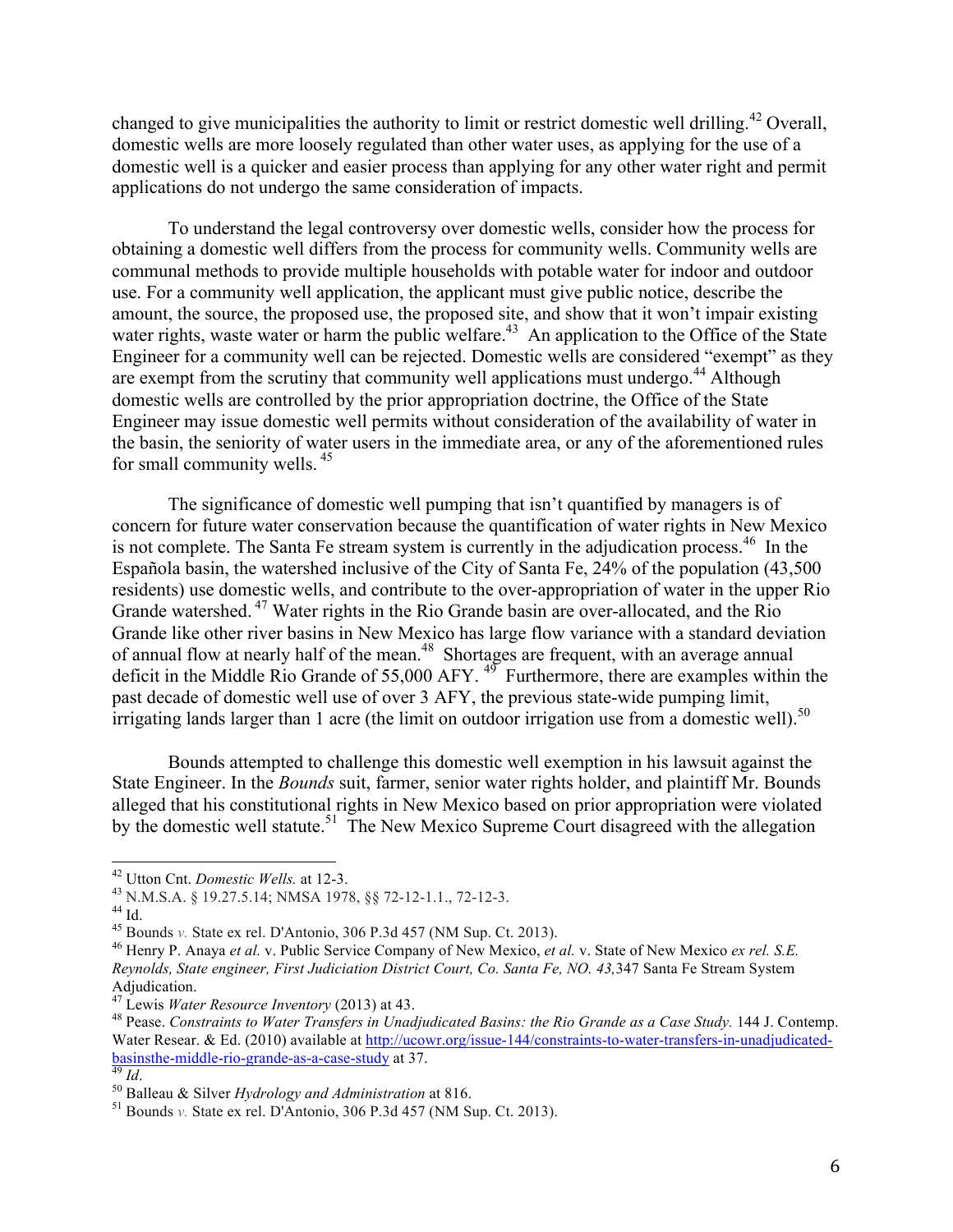that the permitting of domestic wells was unconstitutional on a facial challenge, due to the fact that the permitting of these wells doesn't necessarily and in all cases constitute impairment of other water rights, senior or junior. <sup>52</sup> According to the court, the issuance of new permits for domestic wells is not defined as impairment, even in a fully appropriated basin.<sup>53</sup> Permits for domestic wells will continue to be issued because the definition of impairment and the domestic well statute won't change in the foreseeable future due to the *Bounds* decision upholding the exemption.

The State Engineer does have some power over domestic wells, however, and local regulations are not the only pathways through which domestic well use can be curtailed. The New Mexico Supreme Court dicta of the *Bounds* opinion included highlighting the ability of the State Engineer to impose regulations that can limit domestic well uptake in order to, "ensure senior surface water users are not harmed by junior domestic wells<sup>". 54</sup> The court reasoned that current regulations allow the OSE to, "Effectively deal with some of the practical effects [of domestic wells] … including ways to mitigate the effects of domestic wells on water shortages." The court stated four ways in which senior water rights can be protected from domestic wells: 1) State Engineer's limit on pumping, 2) Domestic Well Management Areas  $(DWMAs)^{55}$  and Critical Management Areas (CMAs),  $^{56}$  3) That permits are subject to further limitation by OSE through curtailing outdoor use in times of drought and 4) Municipal ordinances.<sup>57</sup>

The presence of these methods in the *Bounds* decision in addition to the outcome, encourages local regulations on such wells or at least a shift in regulatory responsibility to local governments as management areas and state wide regulations are under-utilized by the OSE.<sup>58</sup> Only CMAs or DWMAs can address conflicts throughout a specific basin and few have been implemented and enforced across the state.<sup>59</sup> Outdoor use, which can be curtailed by the State Engineer, does not account for all domestic well use. Local ordinances appear to be the best available method to address domestic well concerns within a small geographical area.

 $52$  Id. Furthermore, lowering the water table is not directly defined as impairment.<br> $53$  Id. It was concluded that the exemption does not conflict facially with article XVI section 2 of the NM constitution*.* <sup>54</sup> Bounds *v.* State ex rel. D'Antonio, 306 P.3d 457 (NM Sup. Ct. 2013). <sup>55</sup> *See* Utton Cnt. *Domestic Wells* at 12-4. Domestic Well Management Areas allow domestic wells in a certain

delineated area to have conditions imposed upon them by the Office of the State Engineer such as limiting pumping or requiring a transfer of a water right to drill.

 $<sup>56</sup>$  Critical Management Areas (CMAs) are designated in areas where groundwater resources may be insufficient for</sup> future well production. CMAs are locations where there is an estimated large future water-level decline based on average well water columns within a declared basin or subarea. CMAs are in affect in the Estancia and Middle Rio Grande basins *See* Memorandum from Laura H. Petronis and Jack Frost, Hydrology Bureau, Office of the State Engineer to Mary Young, Water Rights Division. On file with the Water Utility Division at Santa Fe County. August 15th 2013 at 10. *See also* Office of the State Engineer. *Area of Origin- Critical Management Areas* at 9-10 available at http://www.ose.state.nm.us/Planning/RWP/Regions/MiddleRioGrande/App12-13-3-JyS-AreaOriginCriticalMgtArea.pdf<br>
<sup>57</sup> Bounds v. State ex rel. D'Antonio, 306 P.3d 457 (NM Sup. Ct. 2013) sec. 34-39.

<sup>&</sup>lt;sup>58</sup> Statutes that give regulatory powers to other bodies than the OSE include § 3.53.1 that gives municipalities the power to regulate the use of wells, and § 3.53.1.1 N.M.S.A. 1978 to restrict drilling of new wells in certain areas and conditions (DWMAs and CMAs).

<sup>&</sup>lt;sup>59</sup> The State Engineer has restricted well drilling in both the Middle Rio Grande and Estancia Basin CMAs.*See* Office of the State Engineer, *Area of Origin – Critical Management* areas at 10. As of 2013, there were no Domestic Well Management Areas designated by the Office of the State Engineer.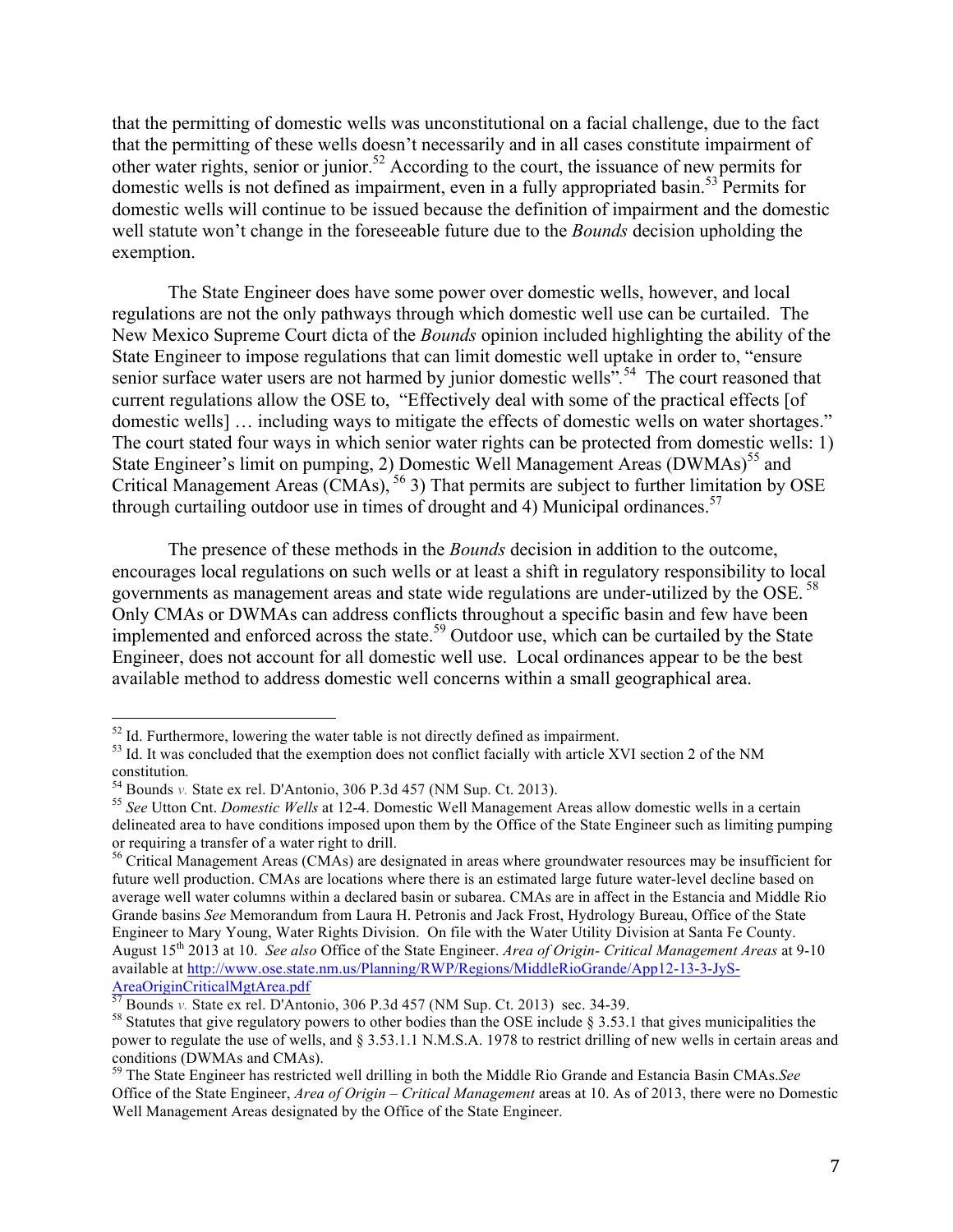The assurances from the New Mexico Supreme Court in *Bounds* that domestic wells should not impair senior water rights have not been tested. In the absence of certainty of impairment on senior rights by domestic wells, New Mexican administrators must evaluate how to most effectively create and implement rules or ordinances within the statutory framework. The City of Santa Fe took up this challenge in 1999 and passed a Domestic Well Ordinance.

There is no question as to whether or not cities can regulate domestic wells under N.M.S.A. § 3.53.1.1 allowing municipalities to restrict the drilling of new domestic wells. The domestic well ordinance in Santa Fe has been challenged twice in *Smith vs. City of Santa Fe* and *Stennis v. City of Santa Fe.* In both cases, the municipal restrictions on domestic wells were upheld.<sup>60</sup> In *Smith*, plaintiffs Mr. and Mrs. Smith among others, whom had obtained domestic well permits from the OSE, applied for domestic well permits from the City of Santa Fe but were rejected.<sup>61</sup> They subsequentially filed for declaratory relief in district court.<sup>62</sup> The court of appeals held that the City of Santa Fe had authority under home rule powers to prohibit the drilling of domestic wells within municipal boundaries.<sup>63</sup> The New Mexico Supreme Court concurred.64 In *Stennis,* a very similar case, plantiff Martha Stennis, a resident of the City of Santa Fe obtained a permit for a domestic well from the OSE.<sup>65</sup> She then filed a complaint in district court seeking a declaratory judgment that the City of Santa Fe did not have the authority to regulate domestic wells by municipal ordinance. <sup>66</sup> The court concluded again that domestic well drillers must obtain a city permit due to the ordinance and the state statute allowing for municipal ordinances, before using their domestic wells. <sup>67</sup>

There is direction in these cases regarding the need to regulate domestic wells. The opinion in *Smith* highlights the fact that local regulations are necessary because they address different concerns than state law**.** 68 *Stennis vs. City of Santa Fe* (2008) reaffirmed the ability of municipalities to regulate new wells. According to this case law as well as the New Mexico Supreme Court and sections of the New Mexico State Code, an ordinance such as Santa Fe's is one of few current practical administrative options to manage domestic diversions from a limited water supply.

As courts urge local governments to take up the mantle of domestic well regulation, the Santa Fe region may be facing what has been defined as a governance gap: "a lack of integration in planning processes and a failure to examine and communicate the consequences of both land

 <sup>60</sup> *Smith v. City of Santa Fe* 2007-N.M.S.C.-055, 142. N.M. 786, 171 P.3d. 300. The Ct. of Appeals in *Smith* decided, in tandem with Supreme Ct., that the domestic wells statute is, in its simplicity, encouraging regulations from other levels of local government by comparing and interpreting the difference between "shall" and "shall only" language in various statutes.<br> $^{61}$  *Id*.

<sup>&</sup>lt;sup>62</sup> *Id.*<br>
<sup>63</sup> *Id.*<br>
<sup>64</sup> *Id.*<br>
<sup>65</sup> *Stennis v. City of Santa Fe* 2008-N.M.S.C.-008, 143 N.M. 320, 176. P.3d. 309.<br>
<sup>66</sup> *Id.*<br>
<sup>67</sup> *Id.*<br>
<sup>68</sup> *See Smith on* N.M.S.A. § 3-53-1.1 "New Domestic Wells; municipal autho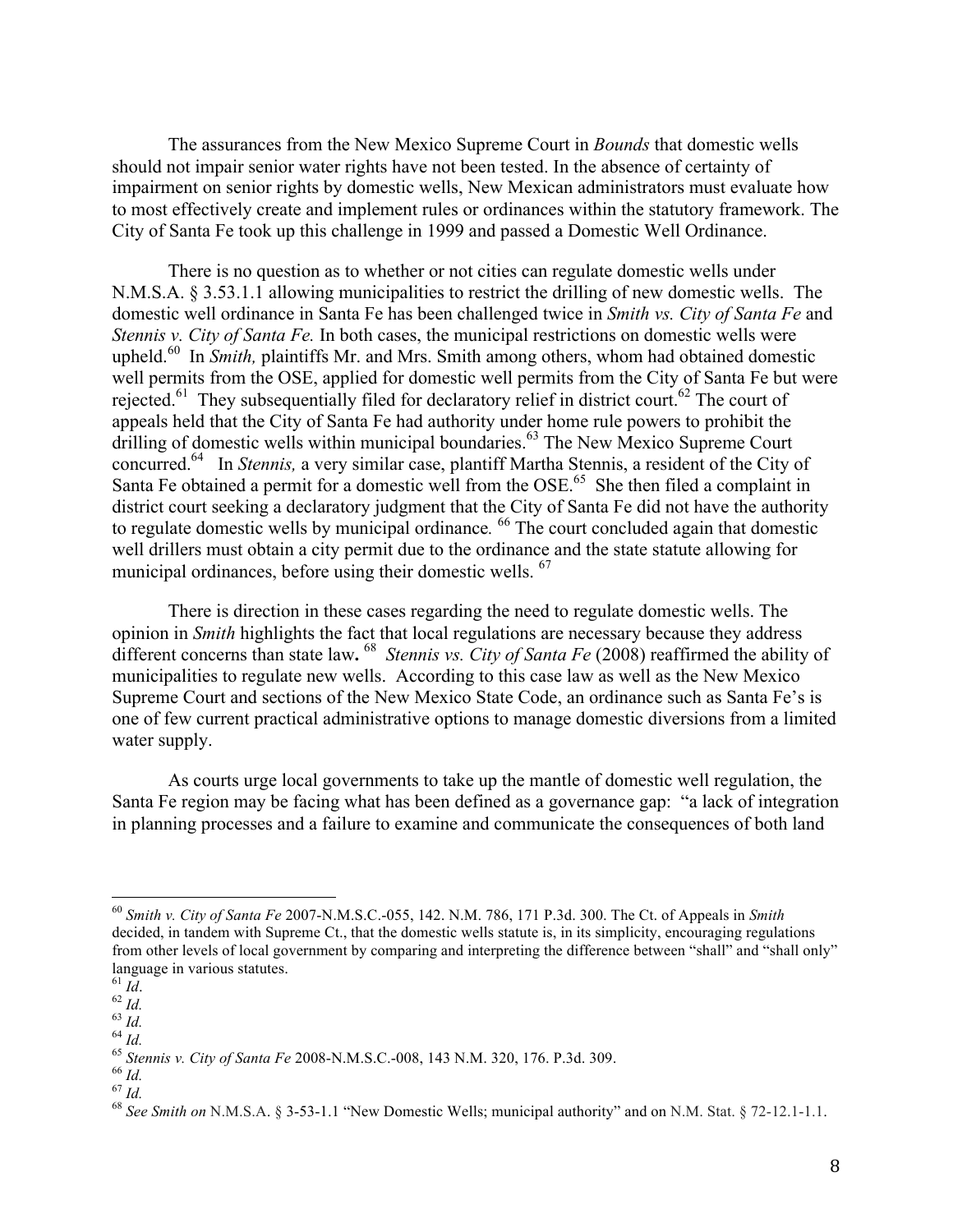use and water choices at various levels of government." <sup>69</sup> The Santa Fe area does not have OSE administrative guidelines that are required to set up a CMA, which could restrict domestic well uptake and construction, and therefore no formal CMAs have been designated nor implemented in Santa Fe since their inception in 2006.70 As the domestic well exemption stands, *Stennis*, *Smith*, and *Bounds* called for local administration of domestic wells in order to curtail domestic well uptake. The city of Santa Fe's ordinance can be viewed as an attempt to fill this regulatory gap, both to protect water rights and regulate other domestic well concerns.

#### **IV. SANTA FE'S DOMESTIC WELL ORDINANCE**

Few cities have taken up the power under N.M.S.A. § 3-53-1.1, which allows the restriction of domestic well drilling by municipal ordinance*.* However, Santa Fe has often been at the forefront of adapting water management to climate change in the West.  $\frac{71}{1}$  The City of Santa Fe issued its domestic well ordinance in 1999,<sup>72</sup> setting various constraints for new domestic wells within the city limits. Amendments were added in 2004.<sup>73</sup> The city is currently in the process of reviewing its management of domestic wells.<sup>74</sup>

#### **A. WATER RESOURCE MANAGEMENT AND CONSERVATION IN SANTA FE**

Santa Fe's Ordinance comes from a city that has actively managed its water scarcity problems by diversifying its potable and non-potable water sources.<sup>75</sup> Potable sources include two small reservoirs that are fed by the Santa Fe River and sit in the Sangre de Cristo Mountains, two well fields in the Tesuque Formation aquifer, (one within the heart of the city and one near the Rio Grande northwest of the municipal boundary) and surface water from the San Juan-Chama Project, which pipes water under the continental divide to the Rio Grande. On average, fifty percent of Santa Fe's water is sourced from surface water from the Buckman Direct Diversion (The San Juan Chama Project), thirty percent comes from the two small reservoirs, fifteen percent comes from the Buckman well field, and the remaining five percent of the city's water comes from its wells in the City well field.  $\frac{76}{2}$ 

http://www.mayorsinnovation.org/pdf/13SantaFe\_sample10PlacesToWatch.pdf<br><sup>72</sup> Santa Fe, New Mexico, Municipal Code § 25-1.10.

 <sup>69</sup> *Defined by:* Public Policy Research Institute, University of Montana. *Bridging the Governance Gap: Strategies to* 

<sup>&</sup>lt;sup>70</sup> Memorandum, Office of the State Engineer hydrology Bureau, Laura Petronis and Jack Frost, August 6<sup>th</sup> 2013, at 10.<br><sup>71</sup> Santa Fe has been at the forefront of diversification of drinking water sources as well as water conservation,

including a water conservation credit program, becoming a "WaterSense" partner with USEPA, and a long-range water supply plan which includes the use of multiple above and below ground sources for the city water utility. *See* 10 Places to Watch in 2010: Santa Fe, New Mexico*.*(2010) available at

<sup>&</sup>lt;sup>73</sup> Id. at S.4.<br><sup>74</sup> City of Santa Fe Water Conservation Committee. *Memorandum*. (December 14th, 2013) *on file with the City of* Santa Fe.<br><sup>75</sup> See J.T. McGucklin et al. *Pricing and Conservation* at 189-192.

<sup>&</sup>lt;sup>76</sup> City of Santa Fe Water Conservation Committee. *Water Conservation in Santa Fe*. Address to City Council by Committee, Sept 25 2013.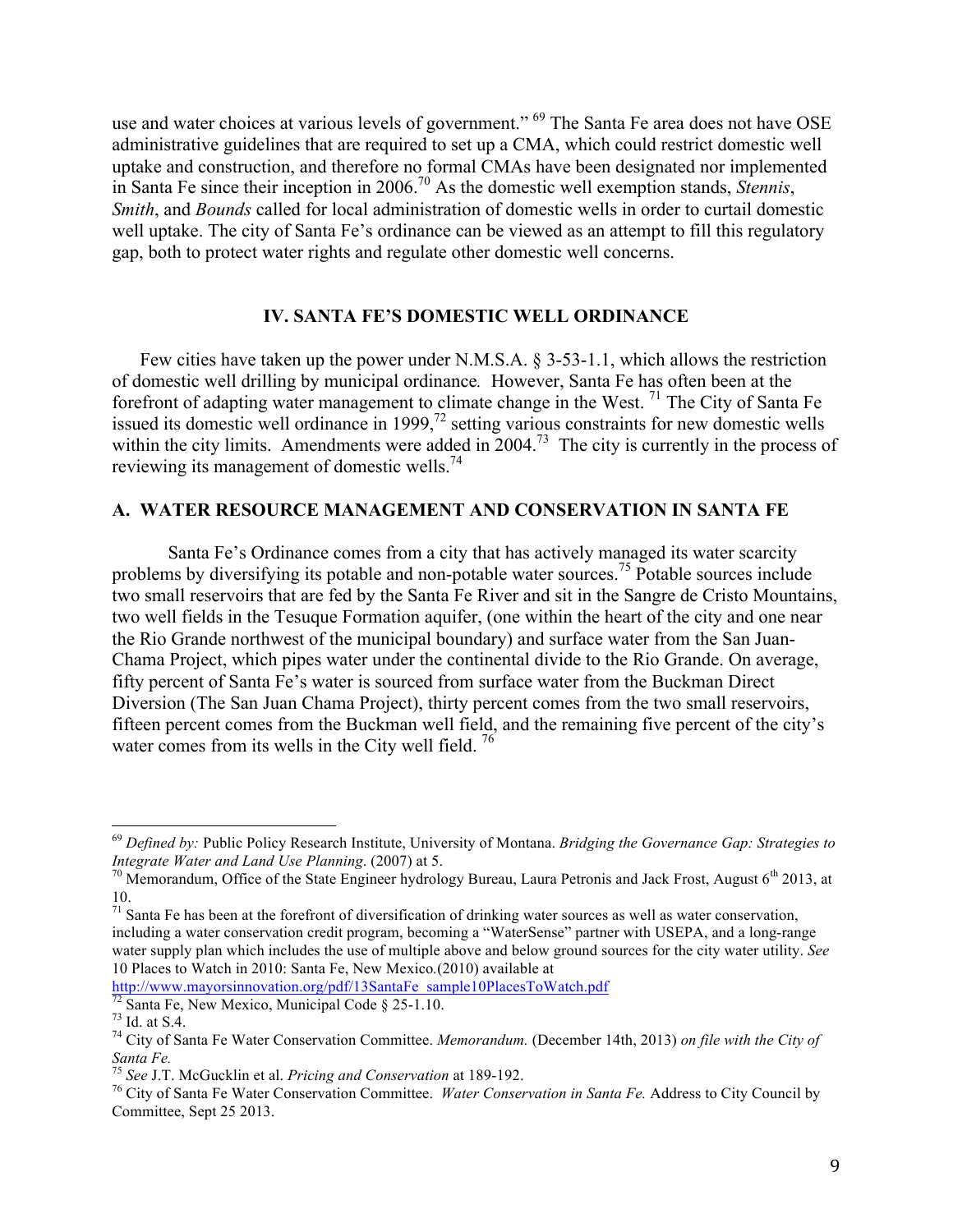Santa Fe has also implemented water resource planning and conservation incentives. For example, the City does not automatically provide new net water to developers. New uses of water (e.g. development) must buy water rights or water from a water conservation bank to provide offset water and they must submit water budgets. The City has various conservation ordinances that include water use restrictions and residential and commercial rebates for high efficiency toilets, rainwater harvesting, and other water-saving methods.<sup>77</sup> These conservation ordinances and credits could apply to water pumped from domestic wells.78 Currently, the City Water Conservation Committee believes there is enough water for the city due to conservation, long-range planning, and a diverse source portfolio. Average per-capita use of municipal water is 107 gallons per day per person, a low value among southwestern cities.<sup>79</sup> The current 45-year conservation plan calls for a 20% reduction in total demand by 2045.<sup>80</sup> The city's water utility appears to have two major goals: to provide water for its customers, and to curtail use.

The implementation of the domestic well ordinance has also brought concerns about equity of the right to water for different types of water users in the City of Santa Fe. As most domestic wells are older than the ordinance and not metered, their water is priced differently as the sum of the price of installation, pumping, and repairs: rather than based on water use quantities, as it is for city users. City users are both incentivized by an increasing block rate structure and rewarded through tax incentives for conservation; well owners are not. Although domestic wells might provide more locations for access to a water source in a drought, some argue that they negatively impact water utility maximization, as the city lines could include more customers and provide more water for a lower total cost than the sum of the drilled wells and the utility costs. Municipal water use can also be considered more sustainable because water is consumed from multiple surface and groundwater sources in multiple locations rather than groundwater from one well.

## **B. STIPULATIONS OF THE ORDINANCE**

Santa Fe's domestic well ordinance is applicable within the city limits. The ordinance does not limit uptake, <sup>81</sup> rather, it is city practice to allow new wells that use less than 0.25 AFY per household. Drilling a new well is permissible when further than 300 feet from a water distribution line, or less than 300 feet if the cost to hook up to the city line is greater than the cost of drilling a well (known as the "300 ft. Rule").<sup>82</sup> The ordinance requires monthly metering and annual reporting of use to the city. The city may add additional conditions of approval. For example, the ordinance specifies that certain wells in an area delineated by the city water authority must be drilled 50 feet into the Tesuque formation, and sealed to avoid contamination into or from the Ancha formation.83 Also, wells must be constructed to city standards and by a

 <sup>77</sup> Santa Fe, New Mexico, Municipal Code § 25-3.1-3. 78 *Id.* <sup>79</sup> *City of Santa Fe*, Water Conservation. Gallons of Water Used Per Person Per Day (GPCD) for Select Western

Cities. Available at  $\frac{http://www.santafemm.gov/water-conservation}{Id}$ .<br><sup>80</sup> *Id.*<br><sup>81</sup> Santa Fe, New Mexico, Municipal Code § 25-1.10, 2007-4 sec. F(5).<br><sup>82</sup> The 300 foot rule is required by N.M.S.A. § 3.53.3 that allows cities to restrict domestic

 $83$  Santa Fe, New Mexico, Municipal Code § 25-1.10 sec. F(1).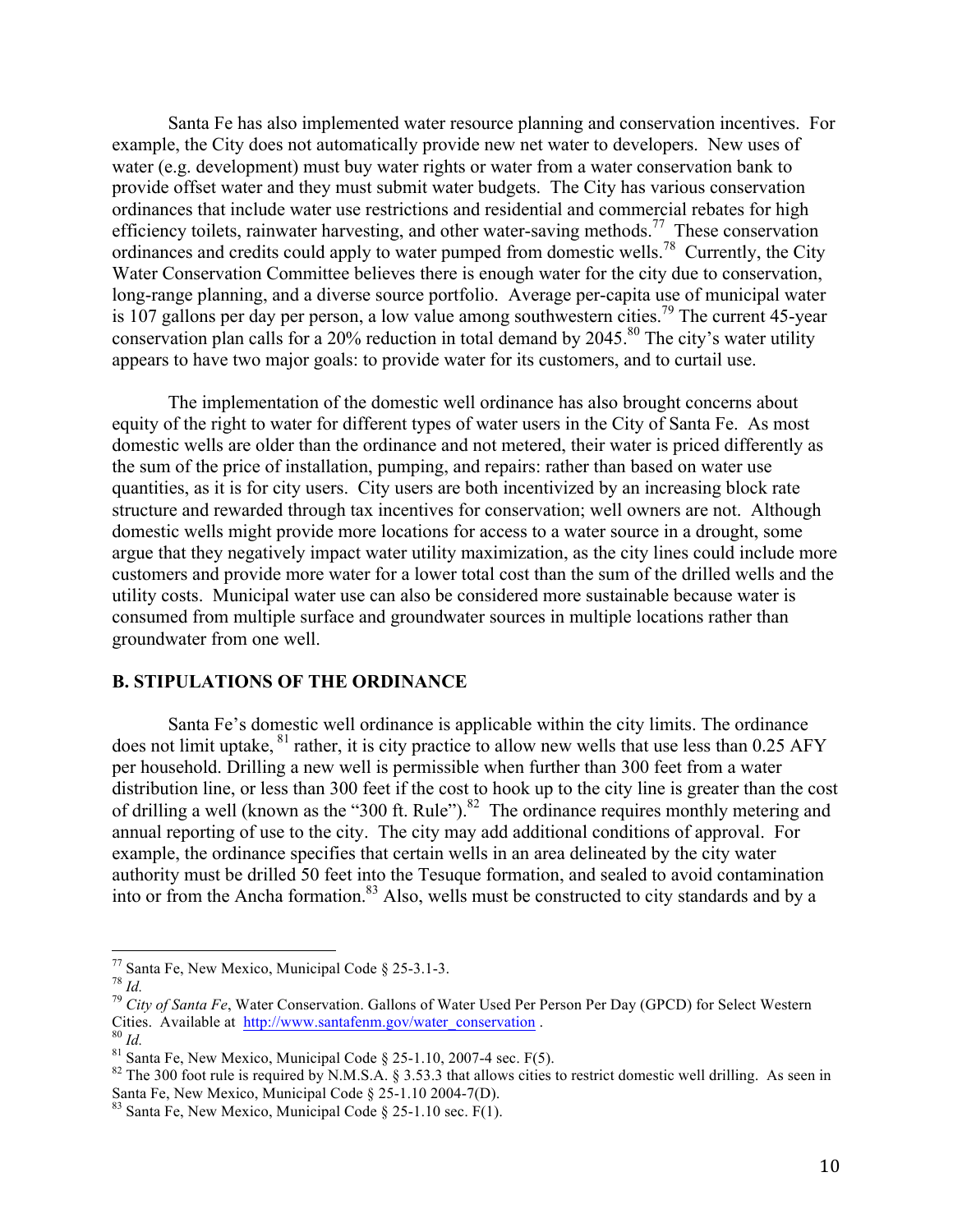licensed well driller. <sup>84</sup> The ordinance demands well owners demonstrate offsets<sup>85</sup> or buy into a conservation program for their water use.<sup>86</sup> These rules provide limitations and guidelines to limit the effects of wells drilled after 1999, however, old wells, the total number of which the City assumes to be at least 700, are unaffected. $87$  As pre-1999 wells apply for replacement well permits, the City has imposed some conditions of approval on them, such as limiting use, requiring a robust water column thickness, and imposing metering and reporting obligations.<sup>88</sup> Finally the ordinance allows the city to put further limitations on new wells "to prevent waste, conserve water, preserve health and safety and general welfare." <sup>89</sup>

## **C. THE ORDINANCE IN RELATION TO OTHER POLICIES**

Statutory regulations for domestic wells are less stringent than the Domestic Well Ordinance in Santa Fe.<sup>90</sup> The DWS limits uptake to 1 AFY, and while the city ordinance does not state a stronger limit, in practice new permits are approved with a limit of 1/4th of that amount. Other aspects of the Santa Fe Domestic Well Ordinance are identical to state rules and carried out as such. The language for the 300 ft. rule, for example, is found in the statute allowing municipalities to regulate the drilling of domestic wells.<sup>91</sup> The ordinance requires that new well drillers have been issued a permit by the OSE prior to applying for their well to the city, a stipulation also found in the statute that allows cities to regulate domestic wells. Overall, the ordinance helps conservation efforts in Santa Fe because of this extra obligation to apply to the City for a permit, which can be rejected.

The goal of the ordinance can be inferred from language in the last stipulation of the ordinance allowing the city to put further limitations on wells in order to promote conservation and protect the public health. Set in the context of the city's water planning, the ordinance appears to address aquifer protection and conservation by requiring further stipulations for approval in comparison to statewide limits on domestic well pumping. The city has a vested interest in the aquifer from which domestic wells draw because it is one of the same sources the city uses for municipal water.<sup>92</sup> Furthermore, the city is currently in the process of reviewing the

<sup>&</sup>lt;sup>84</sup> Santa Fe, New Mexico, Municipal Code § 25-1.10sec. F(3).<br><sup>85</sup> Santa Fe, New Mexico, Municipal Code § 25-12. Offsets can be made by buying into the Water Conservation Credit Program, the purpose of which is to increase system-wide water conservation, to facilitate offsetting impacts on the City's water supply system from new development and to supply water for other municipal uses. Water conservation credits are placed in the City's water bank, and are used to offset the impact of the city's water system.

<sup>&</sup>lt;sup>86</sup> Id. Referencing Santa Fe, New Mexico, Municipal Code § 14-8.13(F).<br><sup>87</sup> Santa Fe Code § 21-1.10, old wells.<br><sup>88</sup> See City of Santa Fe Water Conservation Committee, *Private Wells in the City of Santa Fe*, draft report with Stephen Wiman, City of Santa Fe Water Conservation Committee.<br><sup>89</sup> Santa Fe Code § 21.1-10.

<sup>&</sup>lt;sup>90</sup> See Santa Fe, New Mexico, Municipal Code § 25-1.10 and N.M.S.A. § 19.27.5.14., § 3.53.3, NMSA 1978, §§ 72-12-1.1., 72-12-3. There are a few categories of wells in the city that require OSE oversight in addition to the municipal ordinance. Metered wells in the Española region, including Santa Fe, report their pumping to OSE if they serve more than 1 house, service incidental commercial uses, or are in the Aamodt settlement area.<br><sup>91</sup> See N.M.S.A. § 3.53.3.

<sup>&</sup>lt;sup>92</sup> Santa Fe Reporter, *Well, Well.* July 6<sup>th</sup>, 2004. The ordinance was created to some extent as the city felt the need to protect the water source for the city utility wells. Marcos Martinez : "because it sort of viewed the proliferation of these [domestic] wells as a potential impact on the city's own well system—the city's ability to provide a safe and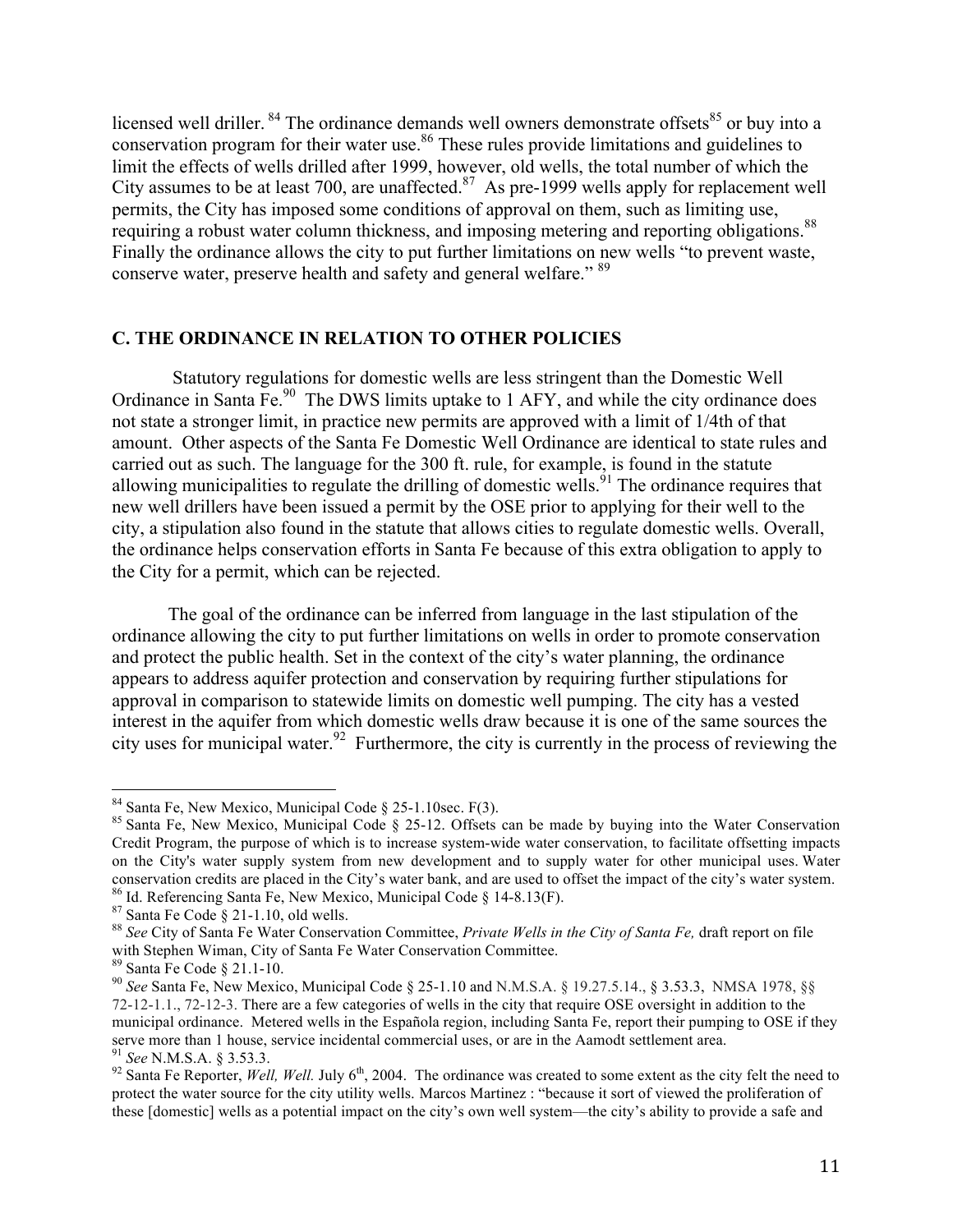ordinance and the applicability of other regulations to domestic wells through the Water Conservation Committee's Domestic Well Working Group.93 It therefore appears that Santa Fe is attempting to achieve conservation goals, protect their water source from other, un-quantified uses, and limit the number of applications for domestic wells that can be accepted.

#### **V. INTERFERENCE**

#### **A. WELLS AND RIVERS**

Interference refers to the ability of any well tapping into groundwater to affect other groundwater uses and surface water rights through cones of depression in unconfined aquifers. Cones of depression are a result of pumping rates that create conical groundwater depletions, which lower the local water table.<sup>94</sup> Cones of depression may cross one another, causing a decrease of the water level in each well, which can eventually result in both wells running dry.<sup>95</sup> Due to cones of depression in specific locations or high densities of wells that may result in overlapping cones of depression in a small land area, domestic wells may interfere with other ground or surface water rights and uses by drawing down the local water table.<sup>96</sup>

Interference with rivers by domestic wells can occur due to the dynamics of groundwater flow in the local aquifer and the interconnected nature of surface and groundwater sources. The rate and timing of the effect on rivers by groundwater pumping, known as stream-flow reduction, depends on distance of the pumping source to the river as well as aquifer storage properties. Wells will either intercept groundwater base-flow that would flow into rivers, or pull water from the rivers through increased infiltration.<sup>97</sup> Stream-flow reduction can ensue to varying degrees based on discharge rate of a well and the periodicity of that discharge, as well as the location and depth of the well.<sup>98</sup> Minor tributaries, rather than interstate streams, are most likely to be in danger from domestic well pumping as domestic wells pump at relatively low rates.<sup>99</sup>

Domestic wells that draw from riparian aquifers could adversely affect ecosystems that are dependent on available groundwater if they disrupt the underground water exchange balance.<sup>100</sup> Wetland health and riparian ecosystem viability rely on both surface and groundwater

<u> 1989 - Andrea Santa Andrea Santa Andrea Santa Andrea Santa Andrea Santa Andrea Santa Andrea Santa Andrea San</u>

<sup>95</sup> Id.<br><sup>96</sup> Id. at 940<br><sup>97</sup> Maddock & Barrell, *Domestic Wells in New Mexico* in WATER POLICY IN NEW MEXICO at 211.<br><sup>97</sup> John Metesh, Montana Bureau of Mines and Geology, *Hydrology Related to Exempt Wells in Montana*, A to the 2010–2012 Water Policy Interim Committee of the Montana Legislature, Open file Report 612. Available at http://www.mbmg.mtech.edu/pdf-open-files/mbmg612.pdf at 20<br><sup>99</sup> *Id* at 828<br><sup>100</sup> R.H. Webb & S.A. Leake, *Ground-water surface-water interactions*. "A substantial withdrawl of groundwater

available water supply to the city of Santa Fe." Available online at http://www.sfreporter.com/santafe/article-7604-

well-well.html .<br><sup>93</sup> *See* Agenda, City Council of Santa Fe Water Conservation Committee Meeting, *On file with the City Clerk* August 8, 2013.<br><sup>94</sup> See Drennan, *Lassoing the Loophole*, at 940.

<sup>[</sup>can] draw down the aquifer sufficiently to create a 'water-level gradient' in the opposite direction from the stream and floodplain… After a substantial period of pumping in excess of the rate of ground-water flow from upgradient areas, surface-water and groundwater systems may become disconnected if streamflow cannot provide enough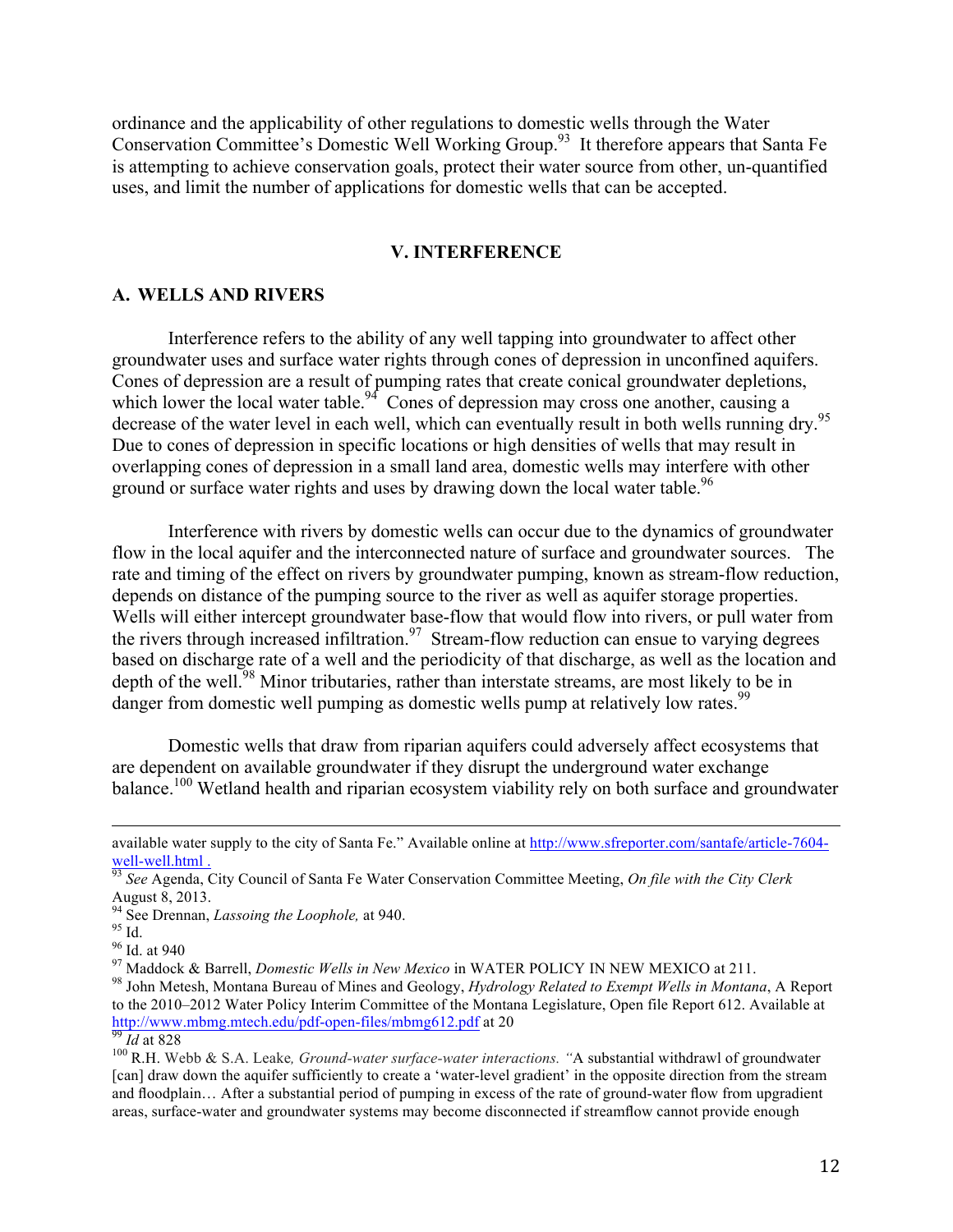fluxes; riparian vegetation can die out due to excessive groundwater use, when the water table is lowered below the root depth of riparian flora for extended periods of time.<sup>101</sup> The use of domestic wells, un-quantified and potentially in excess of the groundwater exchange balance, could increase the rate of depletion of surface water sources or lower the water table on shallow riparian aquifers that support riparian and hyporheic flora and fauna. In the Santa Fe area, long term reduction in aquifer storage in the Ancha Formation by various types of groundwater pumping threatens the existence and viability of wetlands on the lower Santa Fe River. 102

Depletions from streams that can and do occur are dependent on the variables of the specific hydro-geologic conditions and vary from area to area. However, domestic wells are likely to be near a stream and affecting a river's hydrologic balance. One quarter of domestic wells in New Mexico pump from within a mile of a stream, and half of all known wells as of 2005 are in a river-connected aquifer. <sup>103</sup> Although some of their use may be negated over time by return flows, wells in floodplains can create drawdowns from rivers used by senior water rights holders that rely on specific flow quantities.<sup>104</sup> Balleau and Silver estimated that in the year 2000, 11,780 acre-feet were depleted from interstate streams because of domestic wells, an estimate that nearly doubles by 2040.<sup>105</sup>

#### **B. INTERFERENCE IN SANTA FE**

In Santa Fe, surface water is limited to small streams, storm-water runoff, and the Santa Fe River. Although Santa Fe River flows have been generally low for the lower reach of the river for the past decade,  $106$  the city code attempts to protect the river.  $107$  The Santa Fe River, running directly through the city with its headwaters in the Sangre de Cristo Mountains, while significantly urbanized, does include in its watershed a number of wetlands and ecosystems downstream of the city that are in need of protection. Santa Fe has codified a goal for a flowing

<u> 1989 - Andrea San Andrea San Andrea San Andrea San Andrea San Andrea San Andrea San Andrea San Andrea San An</u>

<sup>104</sup> See T. Maddock III & P.W. Barroll, *Domestic Wells in New Mexico* in Water Policy in New Mexico: Addressing the Challenge of an Uncertain Future, (2013) at 203; Titus *On regulating* at 857

recharge to maintain water levels in the alluvial aquifer. [In this case], riparian vegetation can be strongly affected." At 308 par 3 and 4.

<sup>&</sup>lt;sup>101</sup> R.H. Webb & S.A. Leake, *Ground-water surface-water interactions and long-term change in riverine riparian* vegetation in the southwestern United States. 320(3), J. of Hydrology (2006) At 308.

<sup>&</sup>lt;sup>102</sup> See Peggy S. Johnson New Mexico Bureau of Mines and Mineral Resources, *The Challenge of Sustainable Ground-Water Development,* NEW MEXICO DECISION MAKERS FIELD GUIDE. Water, Watersheds and Land Use in New Mexico: Santa Fe Region (2001) at 145, 147.

<sup>&</sup>lt;sup>103</sup> W. Peter Balleau & Steven E. Silver *Hydrology and Administration of Domestic Wells in New Mexico* 45 Nat.<br>Resources J. 807 (2005) at 817.

<sup>&</sup>lt;sup>105</sup> Balleau & Silver, *Hydrology and Administration of Domestic Wells* 

<sup>&</sup>lt;sup>106</sup> United States Geological Survey National Water Information System. Santa Fe River at Santa Fe, years 2000-2014. Santa Fe County, New Mexico Hydrologic Unit Code 13020201 Latitude 35°41'11.2", Longitude 105°50'37" NAD83 Drainage area 18.2 square miles Contributing drainage area 18.2 square miles Gage datum 7,720.00 feet above NGVD29.<br><sup>107</sup> Santa Fe, New Mexico, Municipal Code § 25-13.3 Purpose. The purpose of Section 25-13 SFCC 1987 is to

formalize the city's commitment to provide for a target flow within the Santa Fe River in order to enhance and further the objective of restoring the Santa Fe river as a living river by committing to use up to one thousand (1,000) acre-feet per year (AFY) of the city's water supply, depending upon hydrologic conditions in the Santa Fe River watershed. This section shall be interpreted to further this objective. (Ord. #2012-10, §4).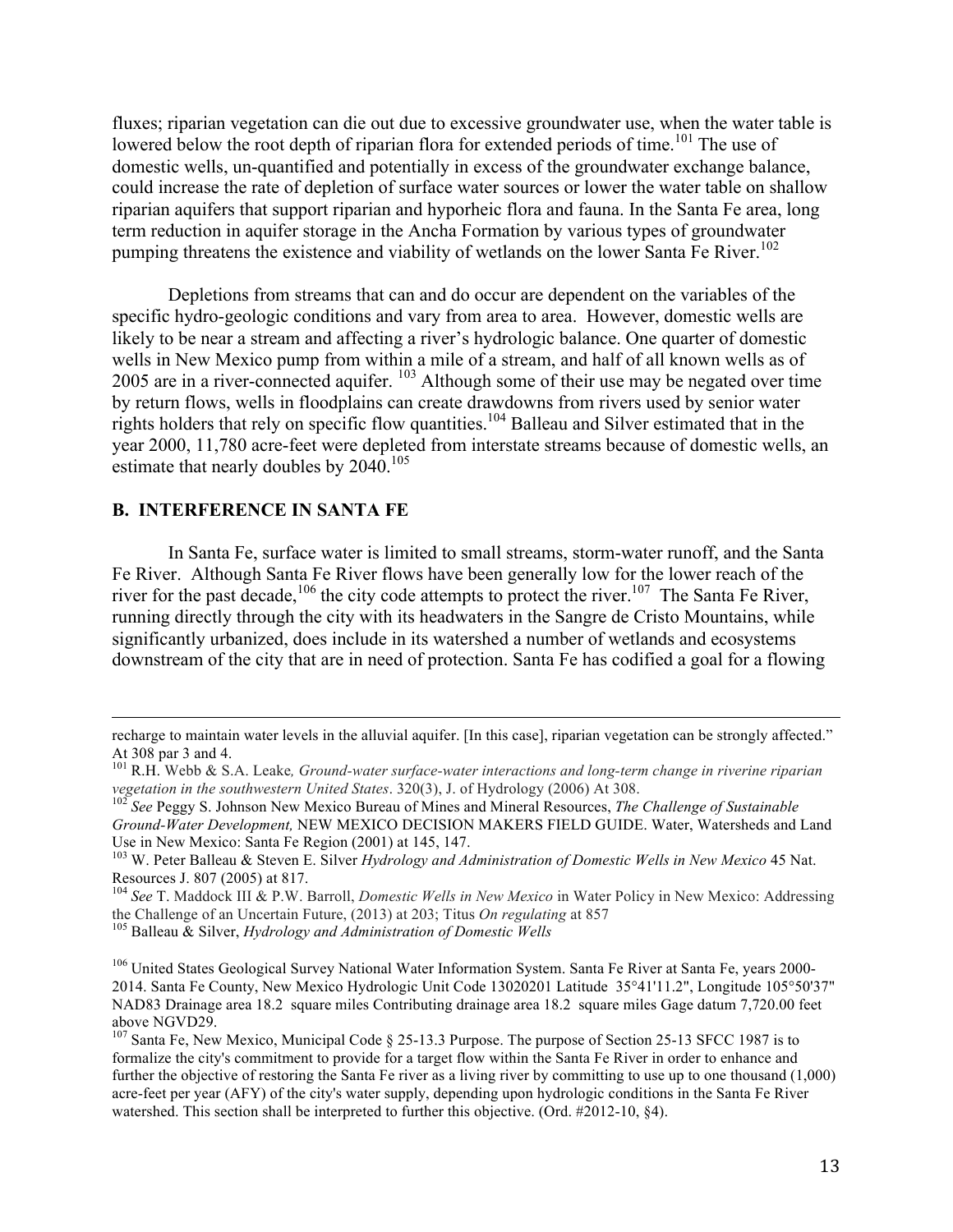river – a target of 1000 AFY in "average years," which is approximately  $1/5<sup>th</sup>$  of the annual watershed vield.<sup>108</sup>

A number of wells within damaging distance to the riparian zone may be entirely unregulated until they are in need of re-drilling or repair because the Domestic Well Ordinance only applies to wells drilled after 1999 and the state WATERS database does not include wells drilled before 1956. Although the Ancha formation that intersects with the hyporheic zone of the Santa Fe River is hydrologically disconnected from the Tesuque Aquifer in many areas, a large number of the known domestic, municipal and commercial wells in Santa Fe are close to the Santa Fe River on the east side of the City.<sup>109</sup> Additionally, metered reporting is not enforced by the city. As rivers can provide groundwater recharge, it is likely that old, unaccounted for wells are located closer to the river rather than farther away. Indeed, there is no method to guarantee that domestic wells near the Santa Fe River do not adversely affect both the flow and the riparian ecosystem downstream.

Different sources in the hydrologic cycle should not be treated in isolation because groundwater and surface water are interconnected.<sup>110</sup> The ordinance does mitigate interformation (Ancha-Tesuque) interference with well standards of drilling at least 50 feet into the formation and a properly constructed seal in certain areas, but it is not clear where this applies, as the locations of this stipulation are not codified.<sup>111</sup> Without any restrictions of domestic well proximity to the river, the ordinance fails to directly address the conflict between a flowing river and domestic wells that could draw groundwater from nearby, a conflict that has been noted by Santa Fe's Water Conservation Committee.<sup>112</sup>

 The city ordinance does not directly address well interference with other wells either, as there is no rule regulating how close domestic wells can be to each other, except for a 10-to-20 foot easement for infrastructure.<sup>113</sup> Although the ordinance states that wells must use the Tesuque formation, which narrows the use of domestic wells to one layer of geology, this specification impedes the mitigation of interference between users because the Tesuque is the same water-bearing formation that the city well field, for example, draws from. Realistically, there is no better formation to pump because using the Ancha formation on the other hand (connected to the Santa Fe River) could affect river flows through induced groundwater recharge.

The 300 ft. rule may minimally help avoid interference between wells as it requires users to hook up to the utility if it costs less than drilling a well, and in the absence of the 300 ft. rule, wells could be drilled in those locations instead. However, wells further away from the city's

<sup>&</sup>lt;sup>108</sup> Santa Fe, New Mexico. Municipal Code § 25-13.3.<br><sup>109</sup> *See* Office of the State Engineer WATERS Database, Figure 7. Domestic wells in the Española Basin available on OSE WATERS database. in Lewis, *Water Resource Inventory of the Española Basin*; Santa Fe City Council Water Conservation Committee.

<sup>&</sup>lt;sup>110</sup> Winter TC (1999) Relation of streams, lakes, and wetlands to groundwater flow systems. Hydrogeol J 7:28–45.<br><sup>111</sup> Santa Fe, New Mexico. Municipal Code § 25.1.10 at F(2).<br><sup>112</sup> See Agenda, City Council of Santa Fe Wa

August 8, 2013 at 12.

<sup>&</sup>lt;sup>113</sup> Santa Fe, New Mexico, Municipal Code § 25-1.10 Ordinance 2004-7, sect. F(2). 9.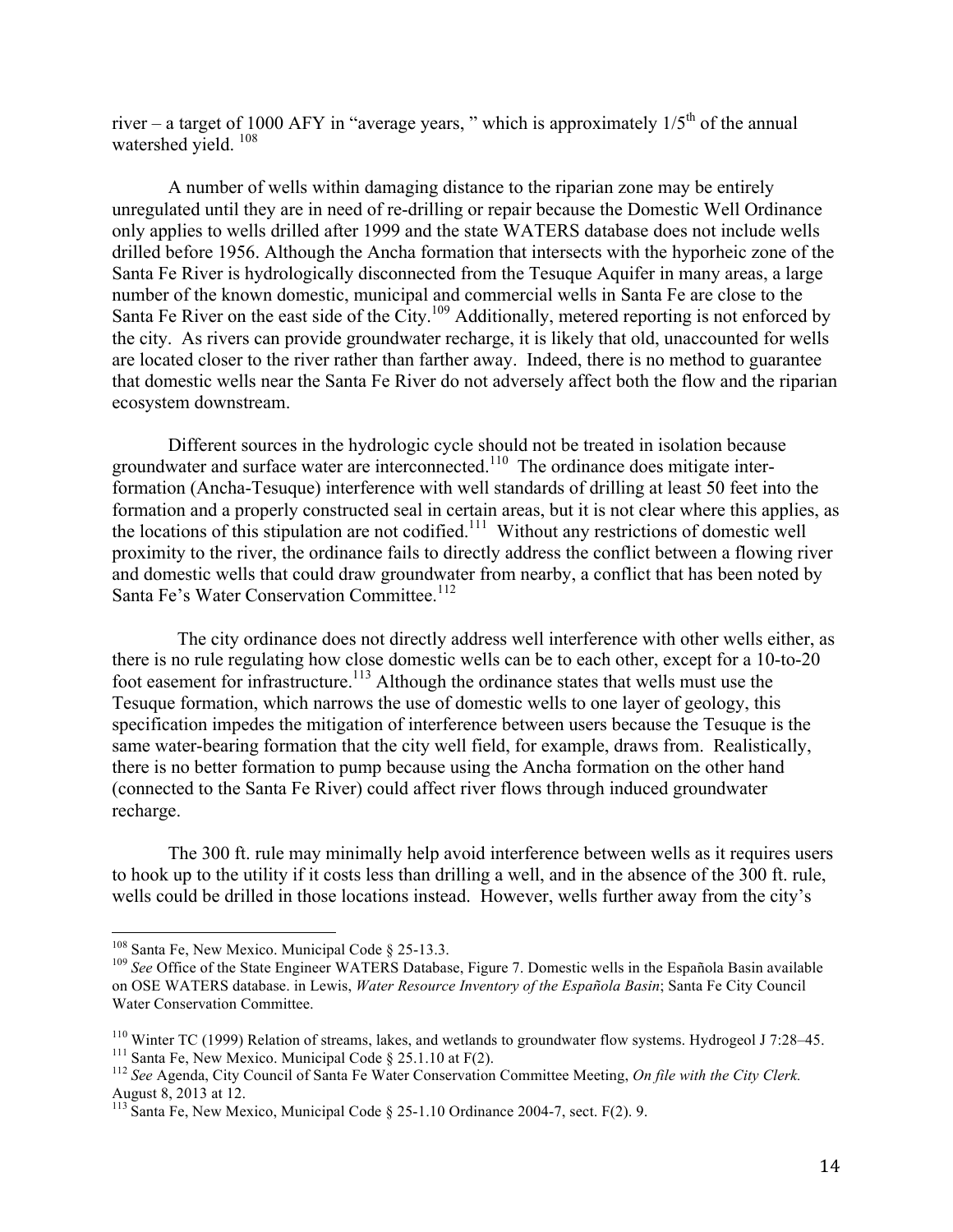water lines or outside of the city's boundary are not under jurisdiction of the domestic well ordinance (as is the case for the domestic wells near the city's Northwest Well  $^{114}$ ). These wells still can have an effect on the Tesuque aquifer. The 300 ft. rule is required by state statute and duplicated in the ordinance. $115$ 

Other rules and legislation do not protect against interference between domestic wells and other water rights. The Aamodt Settlement,<sup>116</sup> which allows for some domestic wells to use more water (based on their historic beneficial use) than their neighbors (regulated under the ordinance), in the short term, competes with the ability of the city to mitigate interference.<sup>117</sup> The City might benefit from taking the settlement into account perhaps even restricting domestic wells in the same area to allow the aquifer to recover if necessary. Balleau and Silver argue that as long as domestic wells are more than 300 to 500 ft. from each other they should not cause significant harm on one another.<sup>118</sup> DMWAs and CMAs may also provide pathways to restrict uptake and wells in certain locations if and when they are implemented, but ultimately interference between domestic wells and other ground and surface water uses goes largely unregulated in the City of Santa Fe.

## **VI. AQUIFER SUSTAINABILITY**

#### **A. DEFINING SUSTAINABILITY**

Domestic well pumping on a large scale is feared to disrupt the balance between recharge and outflow from aquifers by consuming more water than is sustainable. However, without measurable parameters, "sustainability" is an empty term. In order to account for sustainability,

 <sup>114</sup> *See Petronis and Frost, Memorandum* (2013) at 2. Domestic wells may impact the pumping ability of the city's northwest well, and the northwest well may be causing a water level decline for domestic well users. In a dispute between the City of Santa Fe, the Office of the State engineer and a number of well owners, the well owners claimed that water table drawdowns they suffered were caused by the city's North Well. OSE monitoring wells have shown up to 3.2 feet of drawdown in the area affected by the well. However, it is unclear what's causing the drawdown since water table declines don't occur uniformly in relationship to the north well. The complex geology of the area may have confounding affects. In either scenario, water level declines will affect both the city and the domestic well users, providing an example of the need for well-to-well interactions to be examined and limited.

<sup>115</sup> N.M.S.A. § 19.27.5.14. NMSA 1978, §§ 72-12-1.1 : 72-12-3.

<sup>116</sup> *See* Office of the State Engineer. *Aamodt Water Rights Settlement.* Available at

http://www.ose.state.nm.us/legal\_ose\_aamodt\_info.html .The Aamodt settlement of water rights was a multi-party deal begun in 2000 and signed in 2013 between The State of New Mexico, The United States of New Mexico, the City of Santa Fe, Santa Fe County, The Pueblos of Nambé, Pojoaque, Tesuque and San Ildefonso as well as nonpueblo water right users. Santa Fe County is responsible for 1,500 acre-feet per year ear of water for non-pueblo users.

<sup>&</sup>lt;sup>117</sup> Under the settlement, affecting the area north of Santa Fe (Tesuque, Nambe and Pojoaque) Domestic wells were put into four categories: 1) pre-basin wells are allowed more than domestic use (Their adjudicated use is based on "historic" use), 2) wells permitted prior to 1983 moratorium, 3) wells signed as part of the 1982 well agreement (in acted in 1999), or 4) Wells that were not a party to the agreement. All wells can be protected from priority calls if they connect to the CWU eventually or to keep their well in perpetuity and reduce usage to varying degrees dependent on their categorization. *See Summary of Aamodt Settlement* available at http://www.santafecountynm.gov/userfiles/Aamodt\_2013/Aamodt-SummaryofAamodtSettlement-

DomesticWells2013.pdf at 1. <sup>118</sup> Balleau & Silver, *Hydrology and Administration* 2005, at 823.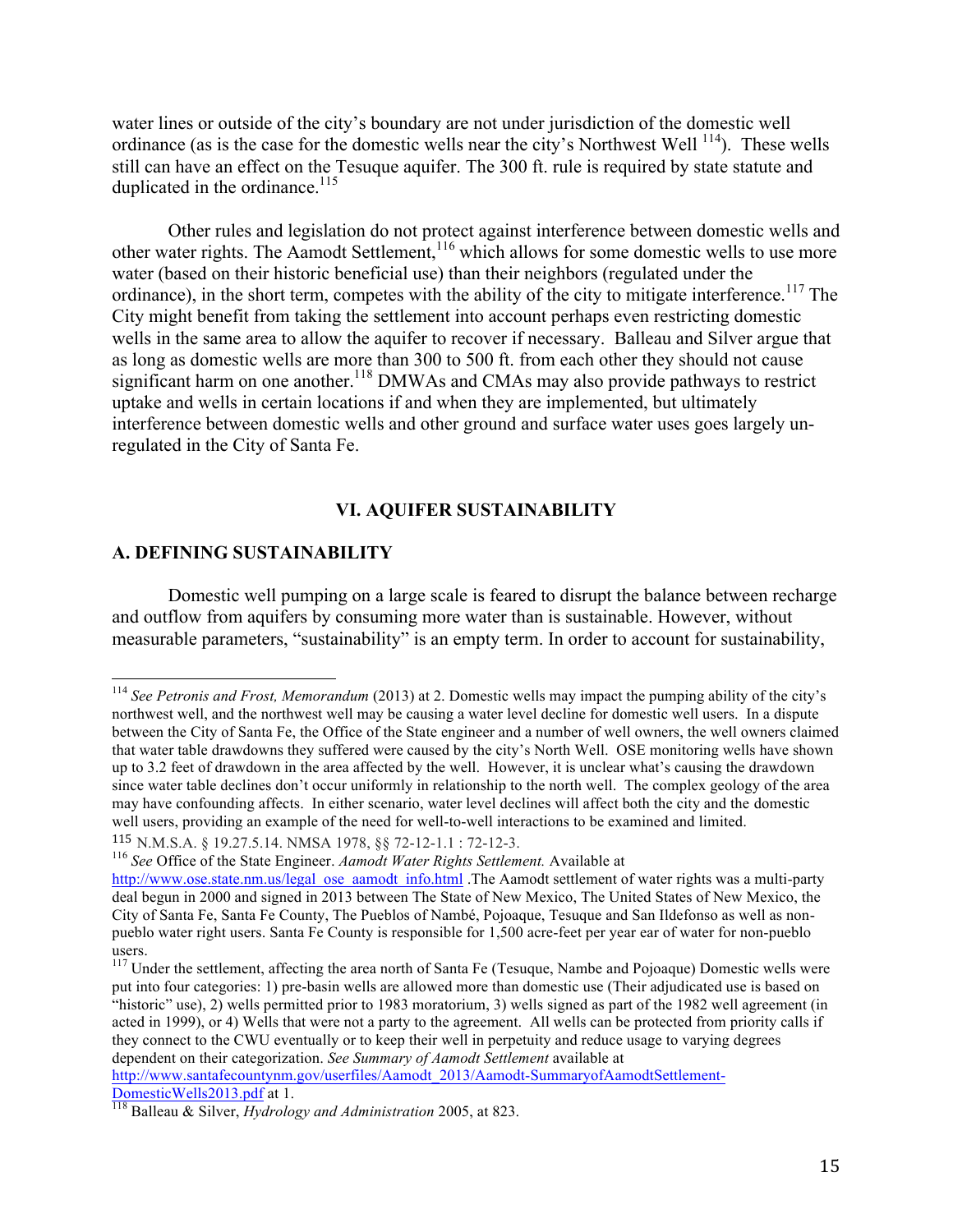managers must define a concrete time horizon as the benchmark for how long the resource can be sustained with specific pumping parameters.

There may not be an easy method to evaluate domestic well pumping effects on aquifer levels. "Safe Yield" is a commonly used metric for a sustainable rate of pumping from an aquifer. It was defined in 1959 as "the maximum quantity of water pumped while maintaining an unimpaired supply."<sup>119</sup> Yet the use of this concept, that dictates that pumping should not exceed aquifer recharge rates, has been criticized, as sustainability should be established based on hydrologic mass-balance concepts.<sup>120</sup> Safe yield may not accurately account for sustained water table levels or aquifer water content or long term outflows to seeps and streams.<sup>121</sup> Surface recharge is often not the only inflow and pumping may not be the only outflow, as most aquifers are hydrologically connected to other pathways for water movement, above and below ground. Balleau argues hydrologists should consider instead a "transient analysis of boundary responses to superimposed stresses on the hydrologic system." <sup>122</sup> Some suggest the concept of "sustainable" yield" defined as use of an aquifer dependent on sustainable development goals.<sup>123</sup> In this case, cities must consider their baseline –what water level they deem acceptable or "unimpaired." The definition of "unimpaired supply" should be paired with an understanding of long term balances in aquifers. Natural recharge is balanced by discharge by evapotranspiration and exfiltration into streams, springs, and seeps. If pumping equals recharge, eventually streams, marshes, and springs may dry up.

Some have argued that the total quantity of domestic well drawdown should not have a significant effect on the total water budget for a large region because domestic wells draw very small quantities of water at low rates.<sup>124</sup> Hydrogeological studies show that domestic wells currently represent too small a portion of the budget for a significant negative impact on the aquifer used in Albuquerque, as an example.<sup>125</sup> Currently, domestic wells, according to the best available information, do not appear to be a threat to the sustainability of the aquifer below Santa Fe, due to their low rates of pumping and the thickness of the aquifer. Estimates of groundwater in the Tesuque Formation show values from 500 to 4000 ft. in saturated thickness.<sup>126</sup> The State Engineer limited the use of a domestic well to 1 AFY in 2005, and Santa Fe's  $1/4<sup>th</sup>$  of an AFY is a step closer approximation to average household use in Santa Fe, at 107 gallons per day (or 0.12 acre-feet per year). <sup>127</sup> Indoor uses in a household with efficient installations can use as little as

<sup>&</sup>lt;sup>119</sup> D. K. Todd. *Ground Water Hydrology.* (1959).<br><sup>120</sup> M. Sophocleaous, *From safe yield to sustainable development of water resources - The Kansas experience. 235 J.* 

of Hydrology: 1-2 (2000) 27-43.<br><sup>121</sup> W. Peter Balleau *The Policy of Pumping the Recharge is Out of Control.* 94 Eos, No. 1,1. (2013) at 4.<br><sup>122</sup> *Id*.

<sup>&</sup>lt;sup>123</sup> W. M. Alley T. E. Reilly, and. O. E. Franke. (1999). **Sustainability of groundwater resources**. U.S. Geological Survey Circular 1186, Denver, Colorado, at 79.

<sup>&</sup>lt;sup>124</sup> Balleau. *The Policy of Pumping the Recharge* at 4.<br><sup>125</sup> See generally Balleau & Silver *Hydrology and Administration*.<br><sup>126</sup> Amy Lewis & Francis West. (1995). *Conceptual Hydrologic Systems for Santa Fe County*. N

Geological Society Guidebook: Guidebook: Gallons of Water Used Per Person Per Day (GPCD) for Select Western Cities. Available at http://www.santafenm.gov/water\_conservation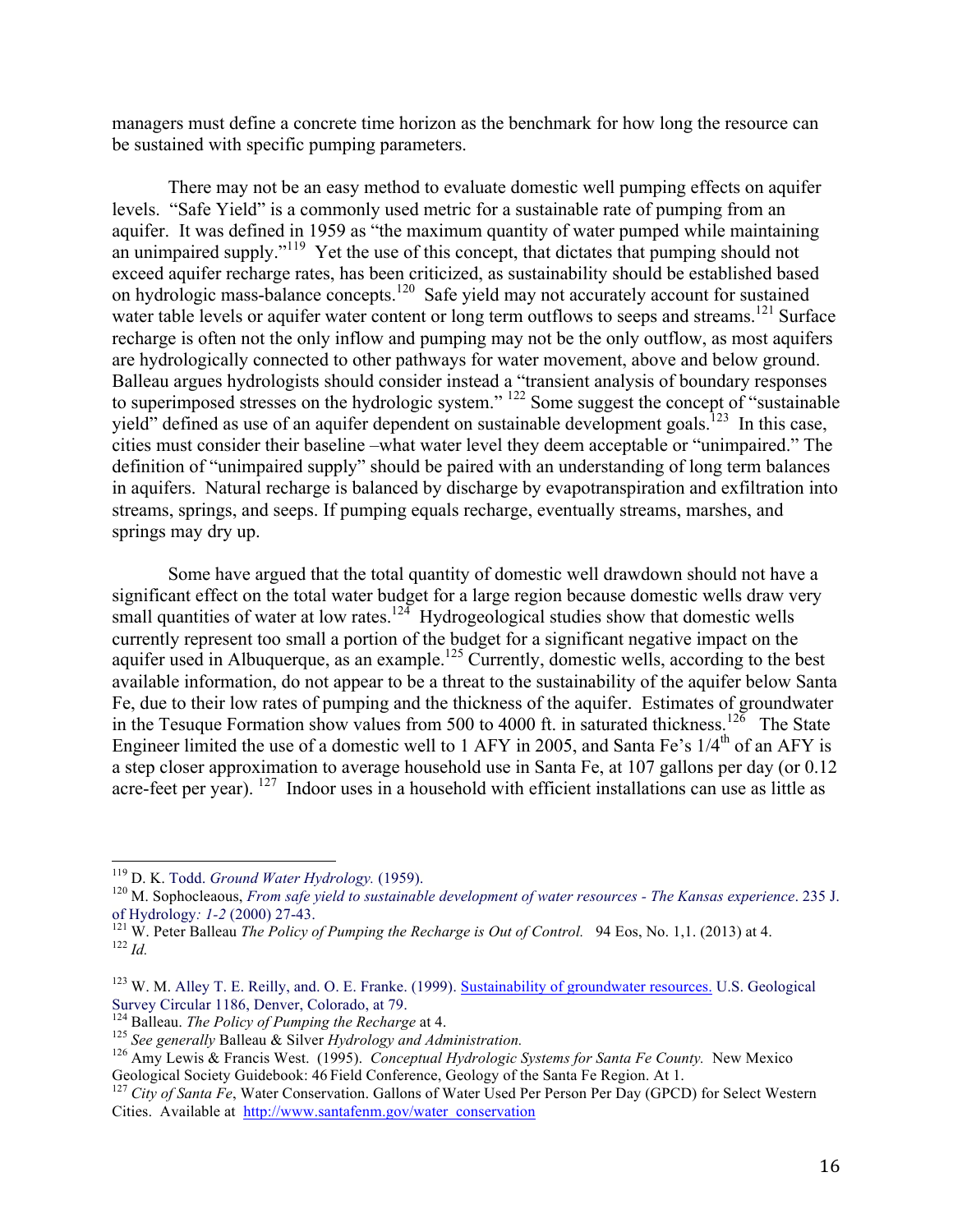45 gallons per day.<sup>128</sup> Outdoor watering varies from 8 to 32 gallons per square foot per day.<sup>129</sup> Amy Lewis estimated that in Santa Fe residential per capita demand, the sum of indoor and outdoor use, varies from 77 to 167 gallons per day depending on conservation appliances and garden types.<sup>130</sup> Clearly Santa Fe households can and do conserve.

However, it is also clear that a dramatic increase in domestic wells could affect the water table. One model shows a rate of 3 feet of drawdown in 40 years due to currently in-use domestic wells using pumping rates that are available in the state database.<sup>131</sup> Although a very small portion of water pulled by domestic wells may be returned to the ground in return flows from effluent,<sup>132</sup> this return flow will not make up for removed (consumed) water on the same time scale as the withdrawals due to evapotranspiration and the slow movement of groundwater. If cities have quantified goals for water table levels, domestic well pumping should be included in their estimates.

Maintaining water table levels is critical for Western cities because water resources are relatively scarce. In Santa Fe, when reservoir levels decline or surface water is unavailable due to quality concerns related to wildfire events, the city relies more heavily on groundwater sources. Furthermore, the Española basin gets very little aquifer recharge, which occurs mostly in the higher elevations of the region due to high evapotranspiration and temperature and low precipitation rates in the valleys. Drought can cause a lowering of the water table, up to 30 feet in mountainous regions, which are more sensitive to drought because areas of steeper water- table gradients will drain water faster.<sup>133</sup> Anderholm estimated 0.05 to 0.5 inches added to the water table from precipitation per year.<sup>134</sup> Sub-surface recharge is occurring in the Santa Fe River Basin at an approximate rate of 2.71 inches per year.<sup>135</sup> The Tesuque aquifer has also shown indications of being a leaky aquifer, in which some flows move to other basins. <sup>136</sup> Establishing a water table baseline for pumping to ensure groundwater uses are not causing rapid rates of depletion is an important and unfinished step towards establishing how much domestic wells can draw from the aquifer without long-term consequences.

Unfortunately, total domestic well uptake from the Tesuque aquifer below Santa Fe is unknown. Known domestic wells, numbering 8,200 in the Española basin pump approximately

 

<sup>&</sup>lt;sup>128</sup> Amy Lewis. *Water Use and Conservation Potential for Domestic Wells in the Santa Fe Area.* 12<sup>th</sup> Annual Española Basin Technical Advisory Group Workshop, Santa Fe Community College (May 20-21 2013).<br>
<sup>129</sup> *Id.*<br>
<sup>130</sup> *Id.*<br>
<sup>131</sup> Stephen Wiman. Draft Report *Private Wells in Santa Fe.* On file with author.<br>
<sup>132</sup> Washingt

<sup>&</sup>lt;sup>133</sup> Balleau & Silver *Hydrology and Administration* at 813.<br><sup>134</sup> See Me Ada, D.P., and Wasiolek, Maryann, 1988, Simulation of the regional geohydrology of the Tesuque aquifer system near Santa Fe, New Mexico: U.S. Geological Survey Water- Resources Investigations Report 87-4056,71 (1998) At 33.

<sup>135</sup> Wasiolek, Maryann. *Subsurface recharge to the Tesuque Aquifer system from selected drainage basins along the western side of the Sangre de Cristo Mountains near Santa Fe, New Mexico*. US Department of the Interior, US Geological Survey, 1995. At 36.

<sup>&</sup>lt;sup>136</sup> Keating, Elizabeth H., Velimir V. Vesselinov, Edward Kwicklis, and Zhiming Lu. "Coupling Basin-and Site‐Scale Inverse Models of the Espanola Aquifer."*Ground water* 41, no. 2 (2003) at 203.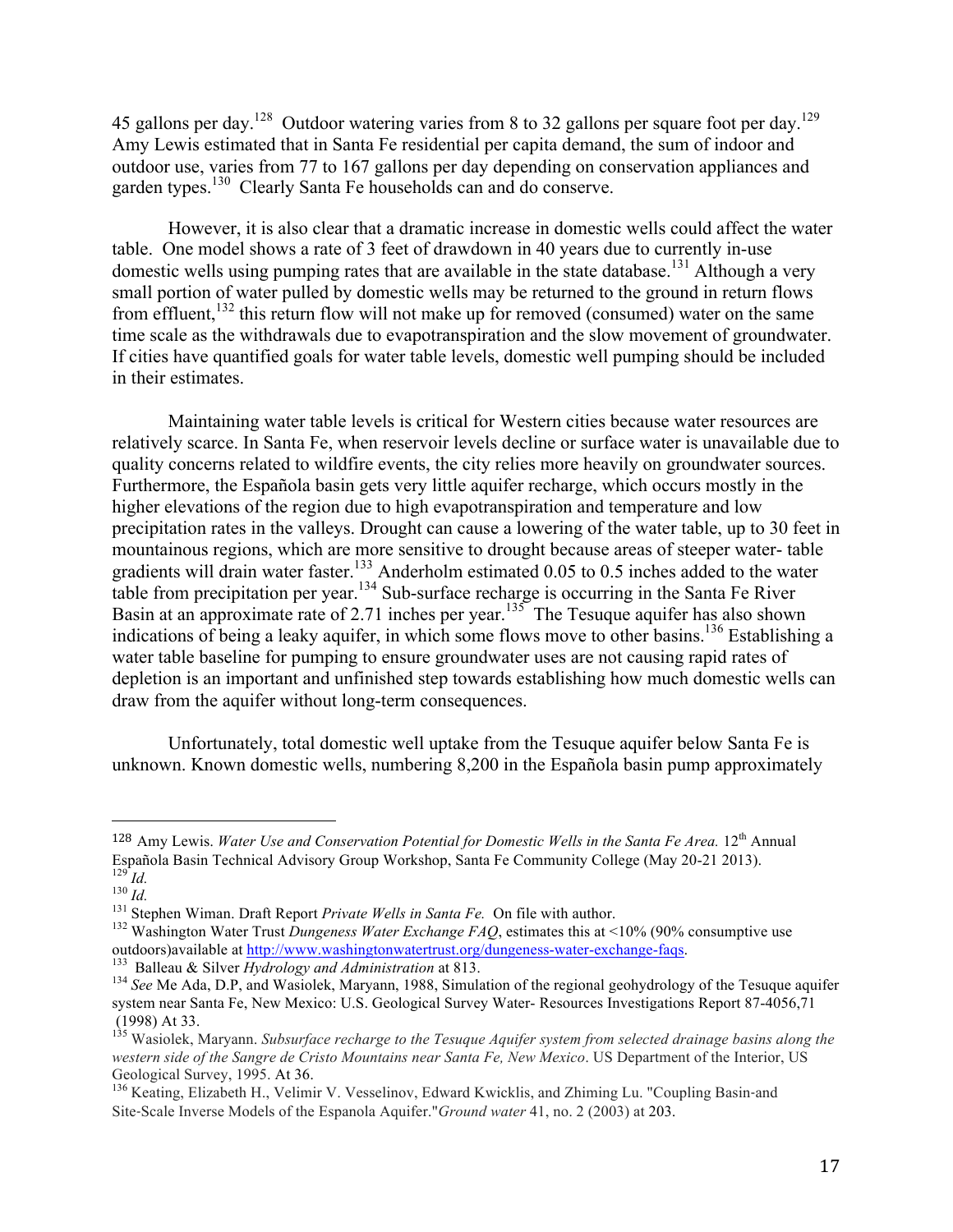5,600 AFY, an average of 0.68 AFY per well.<sup>137</sup> 98% of domestic wells within the WATERS database for the state have no reported meter readings.<sup>138</sup> In the WATERS database there are 753 known wells (drilled after 1956) in the City of Santa Fe. One report estimates up to 350 AFY drawn from these domestic wells,<sup>139</sup> a small number in comparison to Santa Fe's municipal water demand at  $10,000$  AFY in  $2011$ .<sup>140</sup> But multiple uses draw from the Tesuque Formation, including city wells. This lack of information contributes to the unfinished water budget accounting that the proliferation of unmetered domestic wells can exacerbate.

## **B. AQUIFER USE IN SANTA FE'S ORDINANCE**

In the case of Santa Fe, the city's goal is to use the aquifer "sustainably,"<sup>141</sup> in order to avoid over-use of the aquifer in the long run. The ways in which the city's ordinance is able to generally reduce uses include the following five rules: first, the necessity of an application to the city, which limits the proliferation of wells; second, the requirement of offsets that replenishes some of that consumed water; third, the efficiency of use through well construction regulations that help avoid waste by leaks; fourth, the requirement for metering new domestic wells that should help estimate total pumping rates; and finally, the city reserves the right to impose further conditions as necessary in order to conserve water and protect the welfare of citizens.<sup>142</sup>

While these steps are necessary to regulate aquifer depletion, the city does not address declines in the water table directly, nor state a measured limit to depletions. Rather, the ordinance limits proliferation of new domestic wells within areas of the city that are supplied by city water lines. Some models have shown that curtailment of domestic well growth can reduce depletion across the state by up to 13.4 feet in 40 years.<sup>143</sup> A drawdown limit that applies to all users would be a way for the city to mitigate any affect that domestic wells may have, however such a limit may not be currently defined.

In addition, the sections of the ordinance that appear to address limiting aquifer use don't necessarily play out as they are written. Total depletion is not proportionally addressed through "offsets". Domestic well applicants must comply with 14-8.13(F)(3) SFCC 1987 requiring offsets to be purchased from the water bank to fund the conservation program for rebates for conservation on city water.<sup>144</sup> This conservation fund provides rebates (e.g. for installation of low water use toilets or appliances) as incentives for city water users to conserve. But the potable city water comes from multiple above and below ground sources: The San Juan Chama project and Buckman well field at the diversion in addition to city wells below Santa Fe and two reservoirs fed by the Santa Fe River. Ultimately, domestic well users are offsetting their use

<sup>&</sup>lt;sup>137</sup> Lewis *Water Resource Inventory* 2013, at 6.<br><sup>139</sup> See Wiman, Private Wells, p. 2.<br><sup>140</sup> See City of Santa Fe *Long Range Water Supply Plan* (2011) Water Supply and Demand Projections, at 5.<br><sup>140</sup> See *City* of Sant Fe's Water Budget Program is an attempt to have no net increase in total demand of water in the city. While these offsets don't address sources – and don't necessarily contribute to stability of the water table, businesses must offset their new uses, which is in line with what new domestic well users must do according to the ordinance.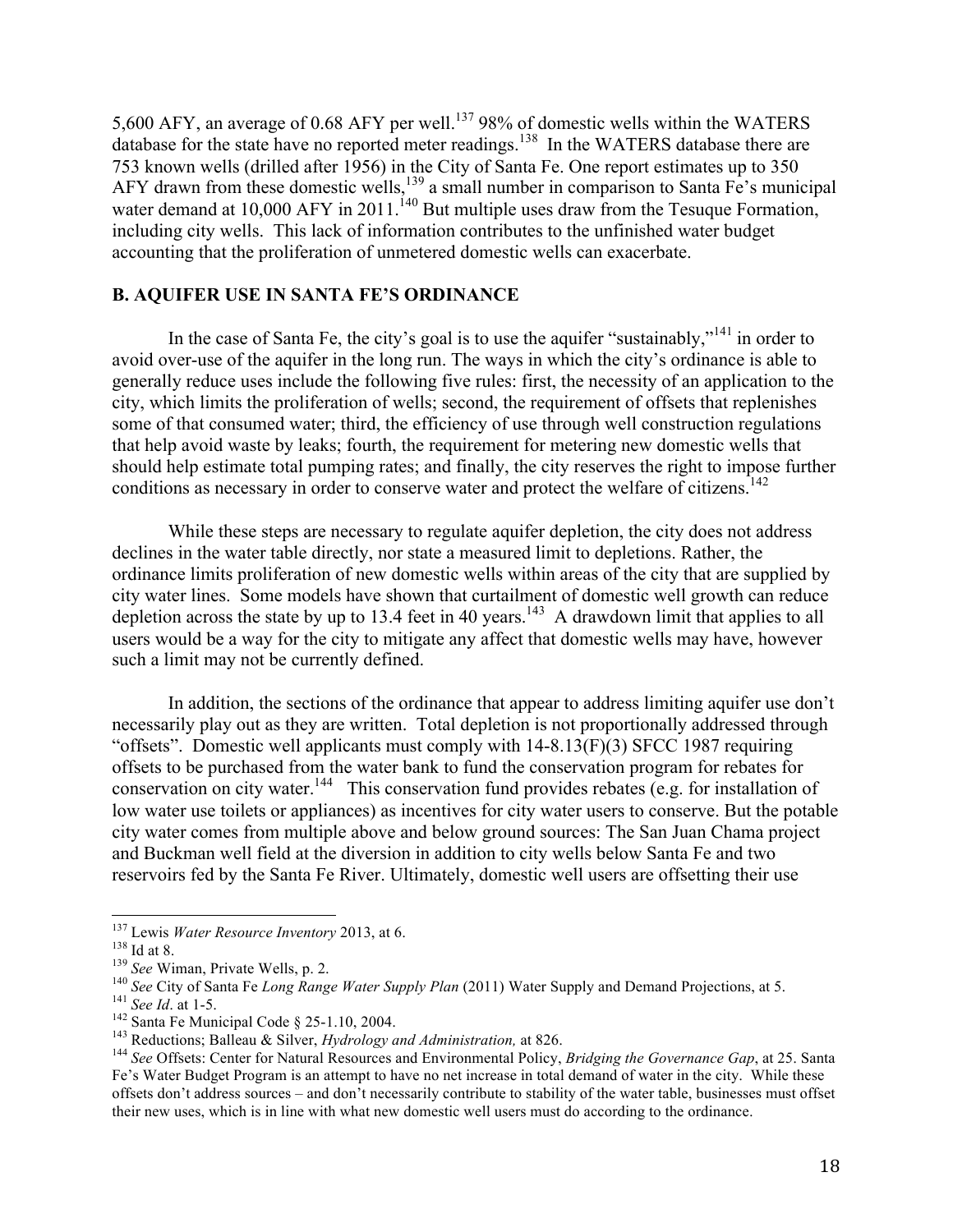through water from a combination of surface and groundwater flows, which do not recharge the aquifer at a 1:1 ratio. Unfortunately the implementation of this aspect of the ordinance is lacking as well: well users face no punishment if they do not purchase these required offsets. While water use quantities could be offset by the conservation fund, use from the Tesuque formation by domestic wells is not decreased proportionately.

The most limiting aspect related to assessing groundwater uptake from wells in the context of aquifer protection (as well as interference) is the lack of well data in the state WATERS database. Metering requirements, which would allow the city to have some sense of the use of the aquifer by domestic wells, have no enforcement stipulations and are not carried out. The OSE data provide only 71 metered wells that are connected to specific houses, serving 161 homes in the entire County of Santa Fe. Even using only this small portion of wells that have reported metering, there are an estimated 1,872 AFY of potential water savings considering conservation technology and landscapes of homes out of estimated 5637 AFY used by domestic wells.<sup>145</sup> Domestic wells can conserve even more than they currently do and owners appear to use more water per capita than those hooked up to municipal water.

The WATERS database, used by the City of Santa Fe, the county, and state is insufficient in multiple ways. It is statistically weak because most metering is reported voluntarily, which causes selection bias. Average use therefore may be larger than  $\frac{1}{4}$  AFY.<sup>146</sup> As mentioned previously, there are examples where owners, using domestic wells, irrigate more than the  $\alpha$  acceptable 1-acre of land.<sup>147</sup> The database also does not include wells drilled before 1956. In Santa Fe, the number of wells that are currently being used may be underestimated. According to the WATERS database, there are 753 known domestic wells within the city boundary, including the recently annexed area of Santa Fe as of 2011.<sup>148</sup>

Domestic wells cannot be fully accounted for by the city through cross-references; a query into homes that have waste pick up but are not hooked up to the city water utility won't solve the problem because it doesn't include those who do not use the city waste management service.  $149$  Therefore, the actual yield of these domestic wells total from the aquifer is unknown due both to lack of metering and lack of accurate well count. Anecdotally, the problem is not curtailed by the ordinance as unknown wells are still being found: a developer in Santa Fe found 6 domestic wells on a small parcel that were not included in the city database. However, the lifetime of a well is approximately 40 years,  $150$  and when old well owners cycle through and need redrilling, they will fall under the ordinance.

There are some alternative policy routes to avoid drawdown in aquifers from domestic wells. One such method is to limit the density of wells, which consequentially limits their total

<sup>&</sup>lt;sup>145</sup> Amy Lewis. *Water Use and Conservation Potential for Domestic Wells in the Santa Fe Area.* 12<sup>th</sup> Annual Española Basin Technical Advisory Group Workshop, Santa Fe Community College (May 20-21 2013). <sup>146</sup> Id.<br><sup>147</sup> Balleau & Silver Hydrology and Administration at 813; Lewis Water Use and Conservation (2013).<br><sup>148</sup> Lewis Water Use and Conservation (2013).<br><sup>149</sup> See City of Santa Fe, Water Demand and Supply Projections:

use". *The last two City of Santa Fe Water Utility division water coordinators have seen between 5 and 10 new well applications annually.* On file with City of Santa Fe Water Utility Division, 2012-2014. <sup>150</sup> Balleau & Silver. *Hydrology and Administration* at 823.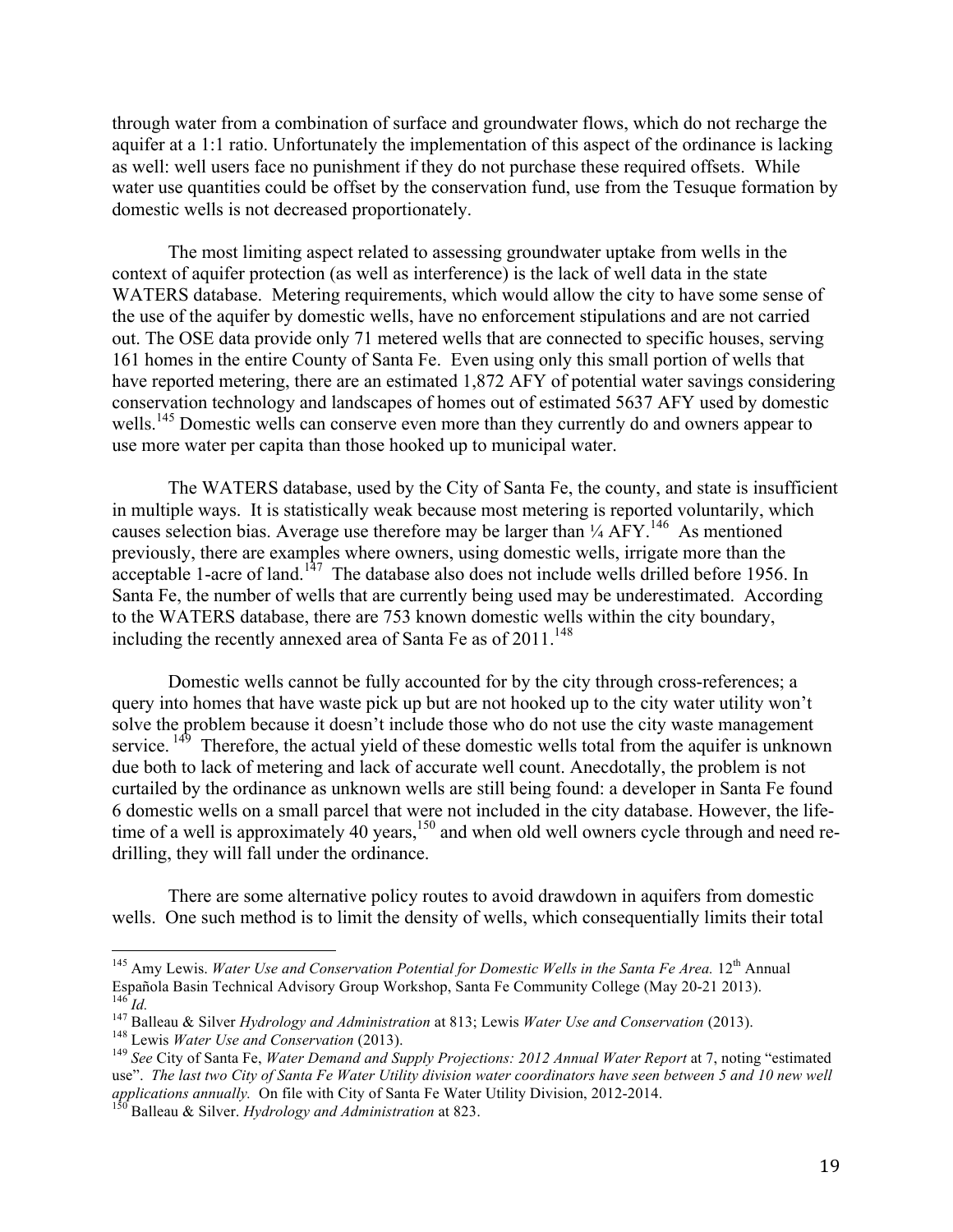numbers: San Diego County, California, the Front Range counties of Colorado, and Santa Fe have implemented low-density requirements of a minimum of 10 acres per lot in some areas.<sup>151</sup> Aquifers, however, are complex geologic bodies that may be affected differently in different localities, depending on various properties such as the presence or absence of confining layers or the hydraulic conductivity of the material. Metering and a physical limit on pumping for the entire aquifer, (a specific amount of allowed water table decline) are stipulations not included in Santa Fe's domestic well ordinance, and although the ordinance limits proliferation of domestic wells that would cause dramatic drawdowns, it does not define what it means to protect the aquifer.

## **VII. THE DEVELOPMENT LOOPHOLE**

Groundwater has historically been a large source of urban water in New Mexico cities.<sup>152</sup> Santa Fe has correlated its growth management strategies with water availability. Domestic wells have provided a freedom to grow in that they can allow for suburban development away from city water lines. Balleau and Silver note domestic wells provide cheaper water.<sup>153</sup>

However, low-priced water does not serve conservation goals in the west. Many have argued that making drinking water priced to incentivize conservation should be a goal of western cities.<sup>154</sup> For domestic well users, the price of obtaining water is not directly correlated to use, but to construction, energy costs and permitting. For multi-lot developers, domestic wells are also a way to avoid a community well water right and various fees.

Limited water availability in Santa Fe limits options for new developments. Santa Fe County added 1000 people to its current total of  $147,400$  in  $2013$ .<sup>155</sup> The county is expected add another  $16\%$  of its current population in the next five years.<sup>156</sup> As was previously stated, the City of Santa Fe, as part of its conservation plan, does not provide "new net water" to new developments or businesses and requires them to purchase offsets or provide their own water. The City's goal is to reduce total water use by 20% by 2045, a goal that may be hampered by what's known as "double-dipping" which can be employed using "the loophole".

<sup>&</sup>lt;sup>151</sup> Bell & Taylor *Water Laws and Policies for a Sustainable Future: A western States Perspective at 64.*<br><sup>152</sup> See Bruce M. Thomson *Water Resources in New Mexico: J.T. McGucklin et al. The Pricing and Conservation of* 

*Water in Urban Areas,* in WATER POLICY IN NEW MEXICO. (Ed. Brookshire et al. 2012) at 26, 190. Over the last decade, the cities of Albuquerque and Santa Fe have enacted policy to decrease aquifer drawdown by acquiring surface flows as a larger portion of their municipal budgets through the San Juan Chama and Buckman Direct Diversion projects. 153 Balleau & Silver *Hydrology and Administration* 2005. <sup>154</sup> *See* J.T. McGucklin, Susan Kelly and Kyle Harwoo. *The Pricing and Conservation of Water in Urban Areas* in

WATER POLICY IN NEW MEXICO (Ed. Brookshire et al. 2012). At 196; Bell & Taylor *Water Laws and Policies* at 75.

<sup>155</sup> United States Census Bureau *Santa Fe County, New Mexico* available at http://quickfacts.census.gov/qfd/states/35/35049.html

<sup>&</sup>lt;sup>156</sup> New Mexico County Population Projections July 1 2010 to July 1 2040. Geospatial and Population Studies Group. Bureau of Business & Economic Research, Univ. of N. M. Last Revised: 12/4/12 available at http://bber.unm.edu/demo/PopProjTable2.htm)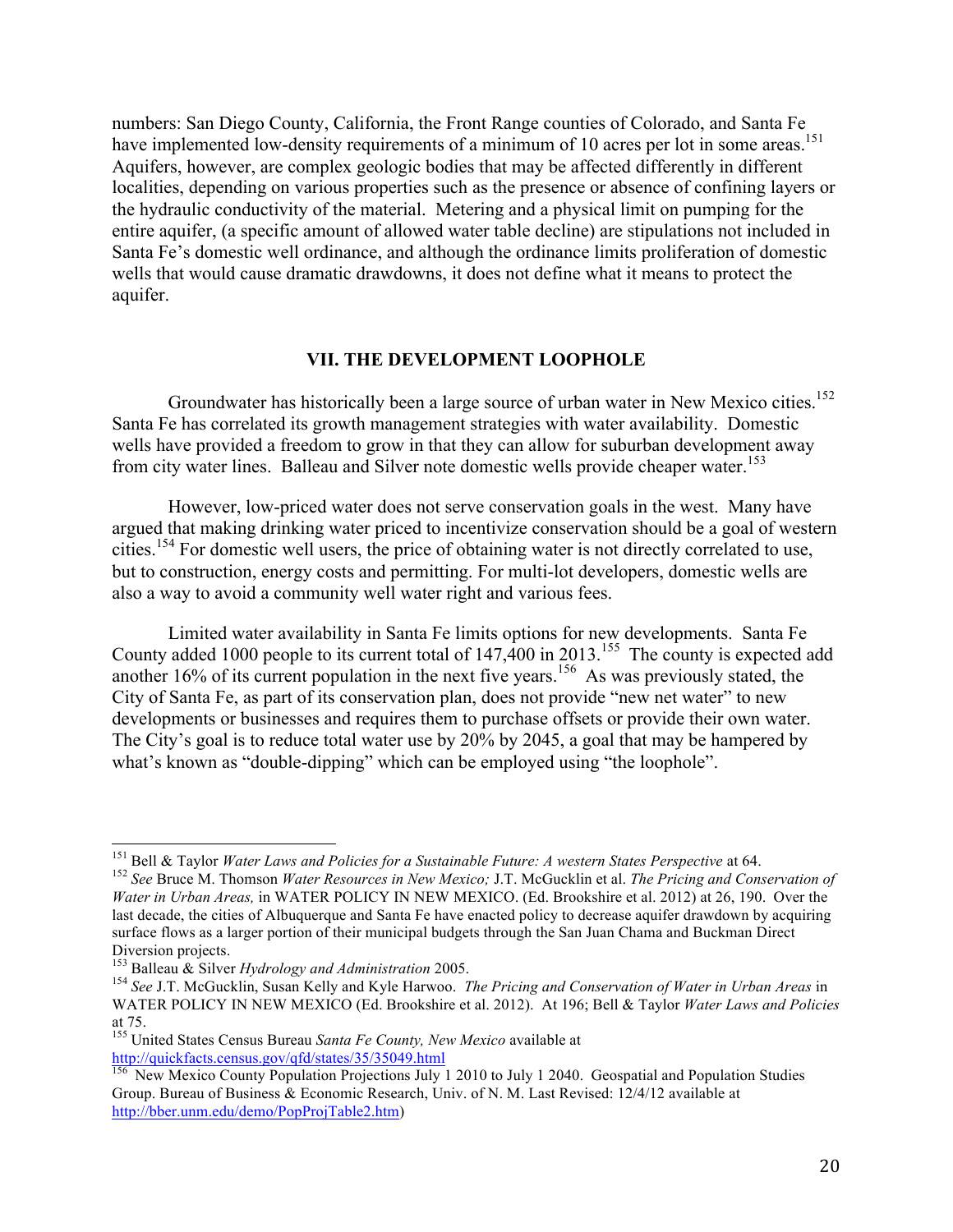"Double dipping" can be defined as two rights to uses of water (one- a water right, and the other, domestic wells) on one property. Usually, the loophole that allows "double dipping" is employed on a property that was originally farmland. Developers then can sell their traditional water right and still have the ability to draw water from the same source as the original right through a domestic well (usually, a number of domestic wells).157 Subdivision developers outside of the reach of municipal water systems can avoid the water right acquiring process, which is regulated comprehensively by the OSE, by using domestic wells instead.<sup>158</sup> These sub-dividers can then avoid water-efficiency construction guidelines, water rights acquisition, purchasing of offsets in adjudicated closed basins, costs associated with drilling (that fall on the purchaser of the lot) and water quality standards for community wells.<sup>159</sup>

This development loophole has been a controversial issue across New Mexico for decades. However, recent amendments to county, state and municipal rules may have eliminated the majority of land that can be subject to the loophole. These include more extensive OSE oversight, and a decrease in the number of parcels from 20 to 10 that are subject to OSE review of adequacy of water, which were passed in 2013.<sup>160</sup> Currently subdivisions over 10 parcels of 2 acres or less must have other water rights instead of domestic wells, so only some subdivisions can employ the loophole.<sup>161</sup> These changes are a significant limitation to the amount of developers who may employ the loophole. However, these recent amendments only apply to land from which appurtenant irrigation water rights are severed after the effective date of the bills, so there remain two ways that the loophole is still in affect: farmlands where water rights have been severed before 2013, and subdivisions with less than 10 parcels. The issue of irrigation water impairment surfaced in *Bounds* citing the legislative amendment that requires the OSE to be shown proof of a different type of water right than domestic wells, if water rights have been severed from the parcel, for approval of a subdivision plat.<sup>162</sup>

Other policies within the city, county and state set guidelines for the use and sourcing of water in housing developments. These include the city's economic development plan and the county's low density requirements in certain areas, including a currently in-progress Sustainable Land Development Code.<sup>163</sup> Santa Fe County has created a zoning map associated with this code, which is currently in review; it limits lot sizes in certain areas. The OSE provides further oversight by examining proposed subdivisions in unincorporated areas to make sure that county plans will fulfill the anticipated maximum water requirements. The OSE's analysis includes predicted water demand and availability for a 40-year planning period. 164

http://www.nmlegis.gov/Sessions/13%20Regular/bills/senate/SB0479.pdf and<br>http://www.nmlegis.gov/Sessions/13%20Regular/bills/senate/SB0480.pdf

<sup>&</sup>lt;sup>157</sup> See Drennan, *Lassoing the Loophole* at 923; Titus *On Regulating* at 859.<br><sup>158</sup> See Drennan, *Lassoing the Loophole* at 923.<br><sup>159</sup> Drennan, *Lassoing the Loophole* at 939.<br><sup>160</sup> N.M.S.A. § 47-6-11.4, amended in 201 at http://www.santafecountynm.gov/userfiles/SLDC/ClickableSLDCwithOrdinance.pdf and New Mexico State Senate SB 479 and SB 480 (2013) Peter Wirth available at

<sup>&</sup>lt;sup>164</sup> University of Montana, *Bridging the Governance Gap* at 21.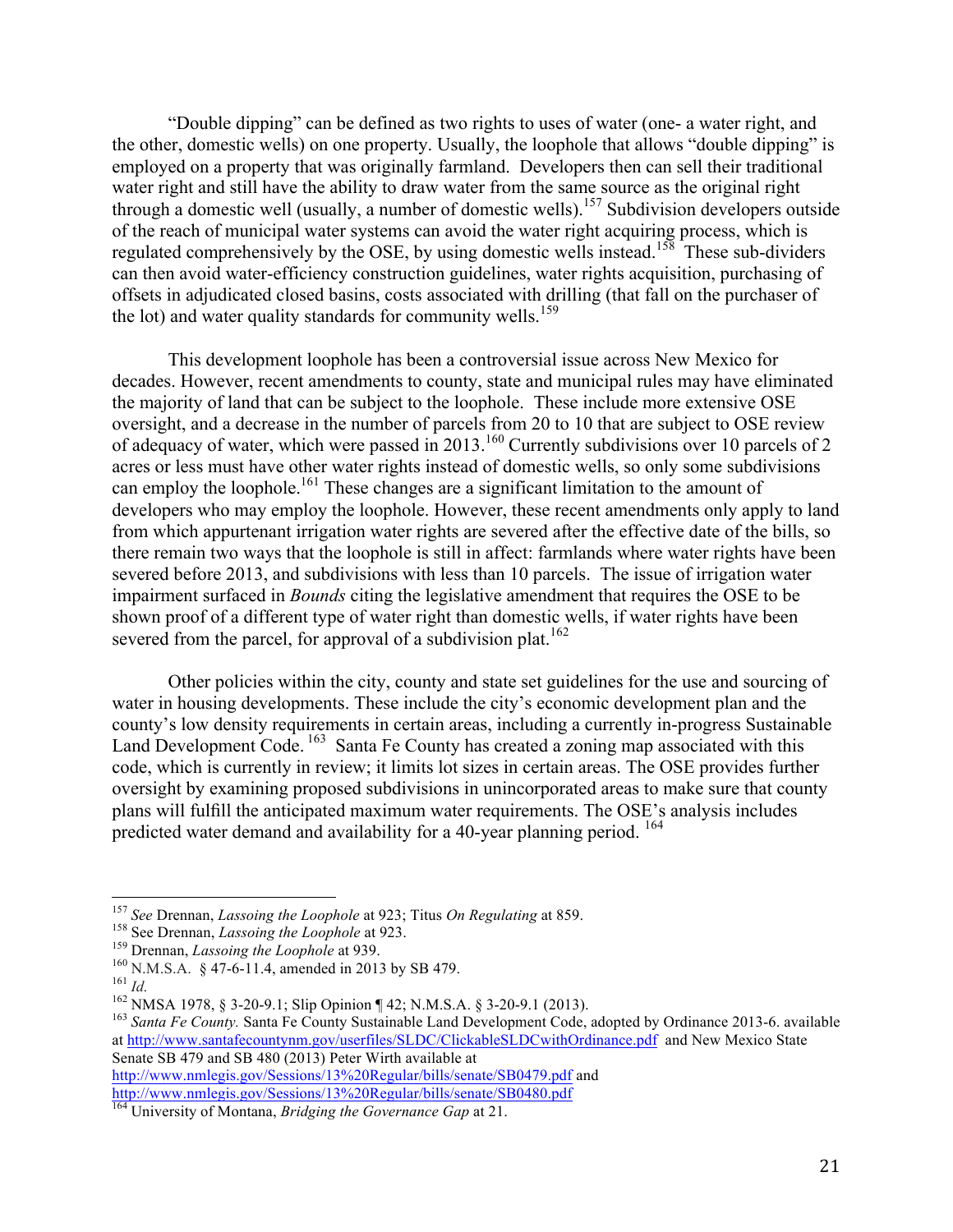The use of the development loophole in general is a detriment to growth management goals like those of the City of Santa Fe that include conservation of water.<sup>165</sup> Unfortunately, because a majority of wells that are drilled under the loophole are not metered, it is impossible to know withdrawals from wells – causing total groundwater budgets to be inaccurate on a broad scale. The loophole consequentially makes it more difficult to address concerns of interference and aquifer protection as it allows the proliferation of wells that are unaccounted for. The loophole also complicates inter-governmental water management coordination efforts, as there remain areas outside of city boundaries that are hydrologically connected to the city's groundwater sources, posing a threat to both the city water utilities and the suburban users pumping from the same source. City ordinances cannot directly address the management of water resources outside of their boundaries associated with housing developments.

Although Santa Fe's domestic well ordinance does significantly narrow qualifications for a domestic well permit to be passed, there are no specific sections in the ordinance addressing municipal growth or the loophole.<sup>166</sup> No sections limit domestic wells on land parcels that already have other appurtenant water rights that have been severed from the land and sold off. It is unclear how important the loophole is within the city of Santa Fe or if landowners and developers have taken advantage of it, as there are few farms left within the city limits. However, considering that the remaining, albeit small way to take advantage of loophole can play out across the state, and that the City of Santa Fe is not facing dire consequences due to the loophole, the domestic well ordinance is not likely to be an effective political pathway for closing the loophole.

#### **VIII. OTHER STATES**

Other states in the West face many of the same management challenges related to domestic wells as New Mexico. Programs and initiatives in Montana, Washington and Oregon supply examples of various local regulations that represent alternative approaches to managing domestic wells in the presence of an exempt well statute. Approaches in these states have been able to address some of the concerns for aquifers and interference caused by domestic wells, especially related to stream flow reductions and well data.

## **A. REQUIRING MITIGATION OF PUMPING IMPACTS**

The problem of domestic wells drawing down surface flows has been addressed more thoroughly in Washington State's Dungeness Water Exchange Program (DWE) than it has by the Santa Fe Ordinance**.** Using the DWE, managers have attempted to mitigate the effect of groundwater depletions on small tributaries to the Dungeness River, a concern due to the impact of over-appropriation of the basins' water and on four species protected by the federal Endangered Species Act. 167

<sup>&</sup>lt;sup>165</sup> Bell & Taylor *Water Laws and Policies for a Sustainable Future* at 36.<br><sup>166</sup> Santa Fe, New Mexico, Municipal Code § 25-1.10.<br><sup>167</sup> Washington Water Trust *Dungeness Water Exchange*, available at http://www.washingt exchange.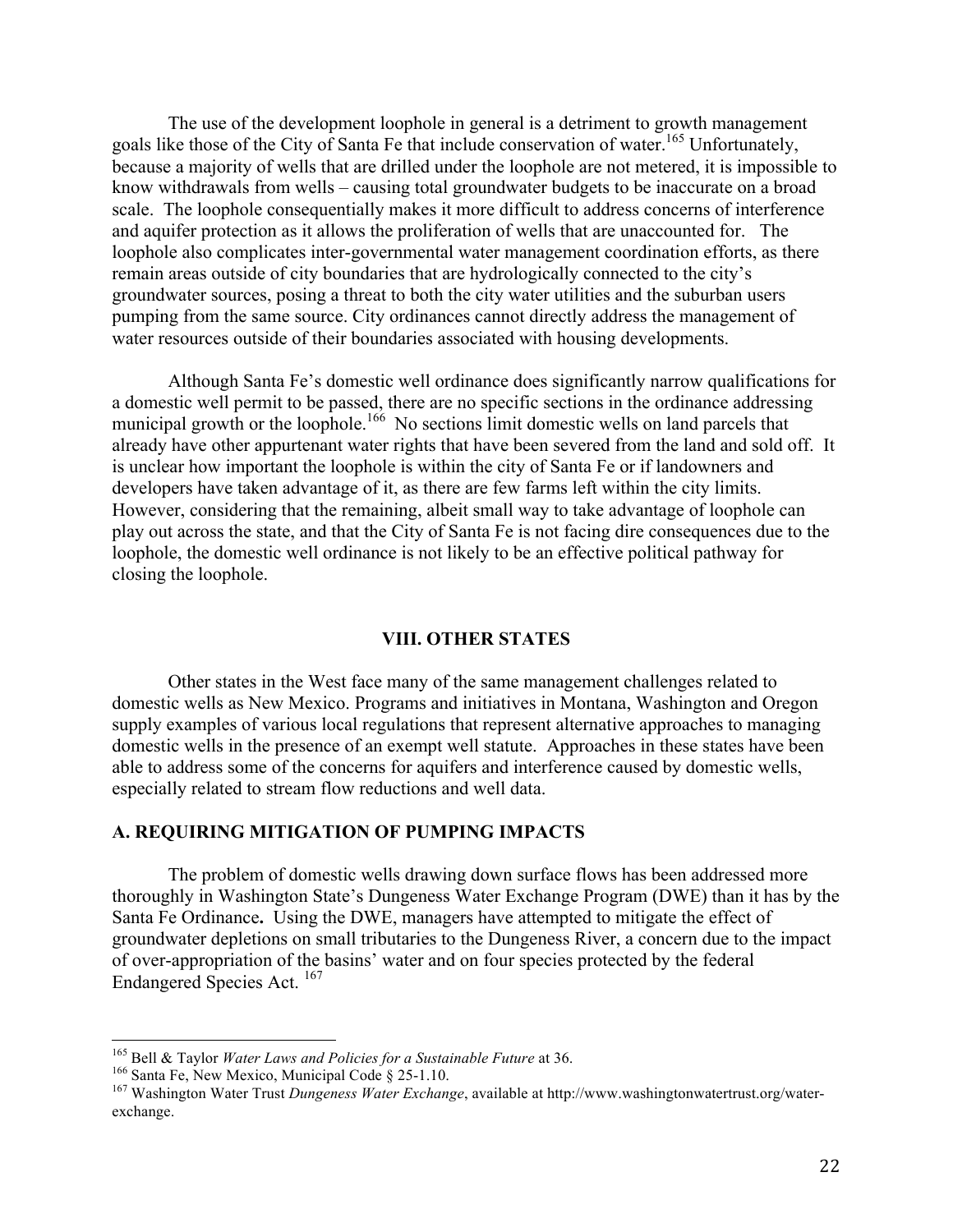The DWE allows for more accurate water budgeting compared to the offsets rule in the domestic well ordinance in Santa Fe. Under the DWE, new users are required to report their pumping rates and this provides a complete set of data to quantify those users' impacts on the river. Exempt well users are also required to make up for all consumptive use (use that is not returned to groundwater in the form of return flows from effluent tanks or the small amount that seeps into the aquifer over time through irrigation of their garden). The mitigation requirement for domestic wells is quantified based on reported meter readings, considering indoor and outdoor usage, which offer a more accurate account of water consumed.<sup>168</sup> This may also allow the DWE to provide critical information used to reach sustainability goals, although the enforcement of the DWE is unclear.

The DWE additionally appears to allow for more flexible implementation than the ordinance in Santa Fe. In the DWE, well owners have options: they can make their own mitigation plan, purchase credits as required by the DWE, or work directly with the Department of Ecology to mitigate their consumed water.<sup>169</sup> Such options that give flexibility to domestic well users are not available in Santa Fe.

## **B. LIMITED ZONES**

Limiting domestic wells by zone or area of concern may be one of the most effective ways to avoid surface to groundwater use interference, especially since most recorded issues related to domestic wells are confined to specific areas of concern, may they be near a stream, in an area with high groundwater depletions or high density development. Washington State's DWE is an example of a limited zone. Oregon addresses local domestic well limitations through groundwater "limited" and "restricted" areas, much like New Mexico's DWMAs or CMAs. In Oregon flow meters and reporting are required along with compliance with state well drilling standards. Like New Mexico, exempt uses outside of these zones avoid Oregon Water Resources Department<sup>170</sup> review process for interference with competing uses, over-appropriated surface waters, and protected waters. $171$ 

Limited zones allow for more efficiency in the regulation of domestic wells. In the state of Montana, there are 148,000 domestic wells on record and the growth of domestic wells is correlated with population growth.<sup>172</sup> Montana domestic wells only amount to approximately 1% of all water uses and their estimated consumptive use is 0.2% of total consumptive water use in the state. <sup>173</sup> However, the consumptive use of groundwater by domestic wells localized to the southwestern portion of Montana ranges from 15 to over 50 percent of total water use.<sup>174</sup> This provides an example of how the importance of domestic well management may be of a much greater magnitude in a small subsection of a state than throughout.

<sup>168</sup> Id.<br>
<sup>169</sup> Id.<br>
<sup>170</sup> Equivalent of New Mexico's OSE.<br>
<sup>171</sup> *See* O.R.S. § 537.545 .<br>
<sup>172</sup> Metesh, *Hydrology Related to Exempt Wells* at 1, 4.<br>
<sup>173</sup> *Id.* at 6.<br>
<sup>174</sup> *Id.* at 7.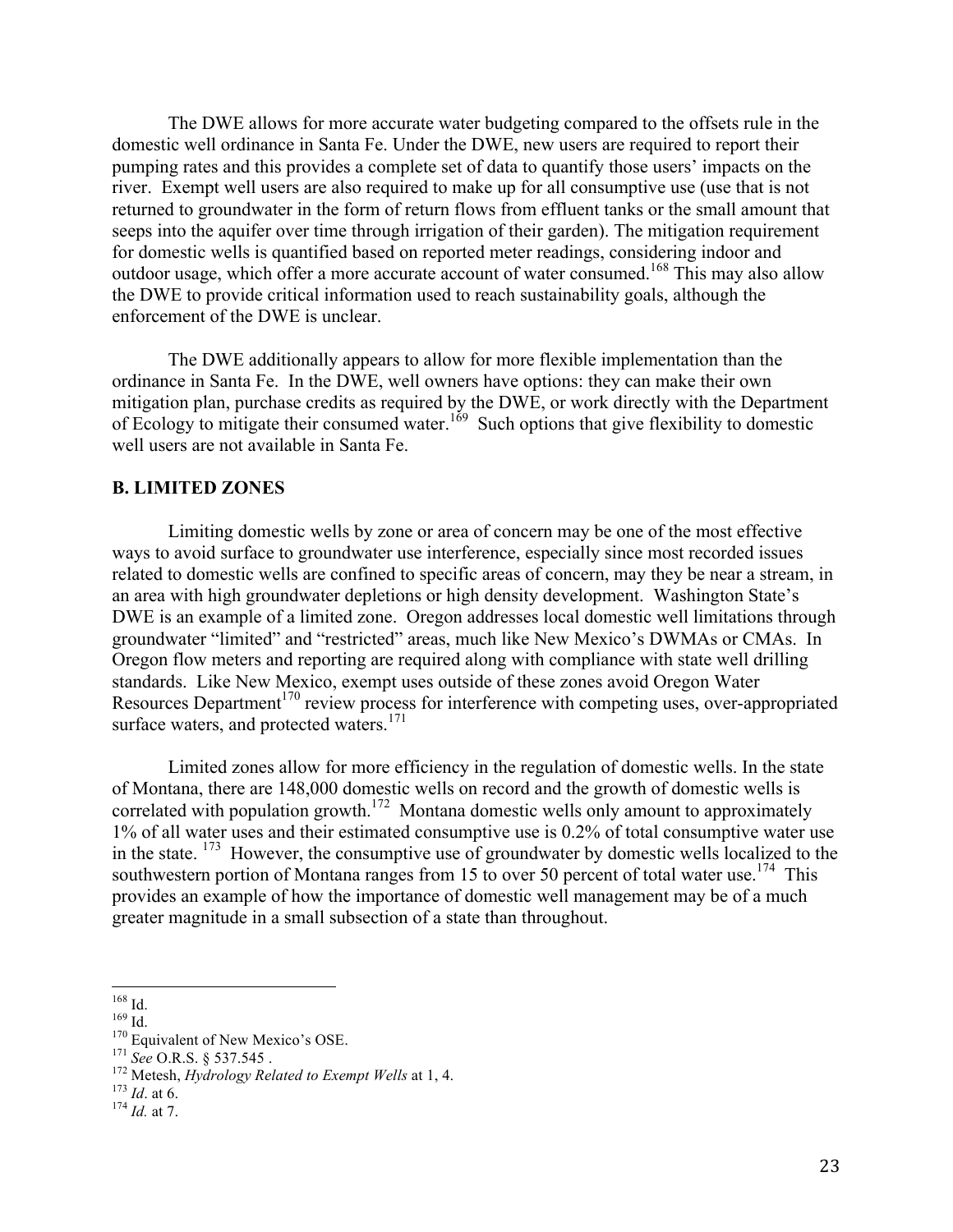Creating regulations that are specific to geographical areas delineated by their hydrologic problem can also allow for better accuracy by limiting the extensiveness of data required, as geohydrologic parameters vary by location. The most promising idea that may help avoid river drawdowns from domestic wells in local areas is the concept of "Stream depletion zones" presented by John Metesh in a report to the Montana Legislature.<sup>175</sup> As the rate of stream depletion from groundwater pumping depends on the aquifer properties, the rate of pumping, and the distance to the stream, wells can be set back enough from riparian areas in outlined zones so that their peak depletion rates from the streams do not overlap with the peak of the growing season or critical timing for environmental flows. Additionally, septic draining systems can be placed closer to a stream so that recharge can offset consumption to some degree, in some examples up to  $75\%$ .<sup>176</sup> Similar proposals have been recommended by other authors.<sup>177</sup>

## **C. ACQUIRING DATA ON WELL USE**

 In New Mexico, a major drawback for any program attempting to limit domestic well uptake can be the lack of data quantifying how much domestic wells actually pump. Metering requirements vary from area to area. A lack of regulation and missing information about the magnitude and locations of groundwater extraction by domestic wells may create conflicts with senior water rights holders and inefficiencies such as forcing homeowners to deepen their wells.<sup>178</sup> In Santa Fe, although new wells are required to install meters, this is unenforced, and most old wells go without any enforced pumping limit.

The State of Montana has explored all recorded challenges facing domestic well management in an extensive domestic well study.<sup>179</sup> Montana's record of domestic wells appears more complete than New Mexico's (the first well in the database has a date of 1850, New Mexico does not have wells included that were drilled before 1956).<sup>180</sup> Montana is an example where more data does not lead to an absence of uncertainty, as this recent study shows. Statewide databases without comprehensive information tailored to a threatened area may not be applicable for local concerns.

Oregon provides citizens and decisions makers with more up-to-date and more easily accessible water use data from domestic wells. Water level and well logs are supplied publicly by the state of Oregon Water Resources Department. Observation wells (of which there are

<sup>&</sup>lt;sup>175</sup> Metesh *Hydrology Related to Exempt Wells* at 14-17.<br><sup>176</sup> *Id.* at 16.<br><sup>176</sup> *Id.* at 16.<br><sup>177</sup> Titus *On Regulating New Mexico's Domestic Wells* at 859, ; Bracken *Scalpels vs. Hammers* at 27.<br><sup>178</sup> University of drilled over the next decade, and may contribute to an argument that domestic wells are under-studied whether or not their impacts are large in terms of groundwater sustainability. The study attempts to address unknowns of: the legal quantity, accurate measurements of use, ways to ensure a limit on affects on other users from domestic wells including surface water appropriations, and what legal options exist to put a call on domestic wells in times of scarcity under prior appropriation. They consider other programs and mitigation, offset purchasing, as well as the relationship between land use decisions and alternatives to domestics, and their own rulemaking authority. (2011) available at http://leg.mt.gov/content/Publications/Environmental/2012-wpic-brochure.pdf <sup>180</sup> Metesh *Hydrology Related to Exempt Wells* at 1.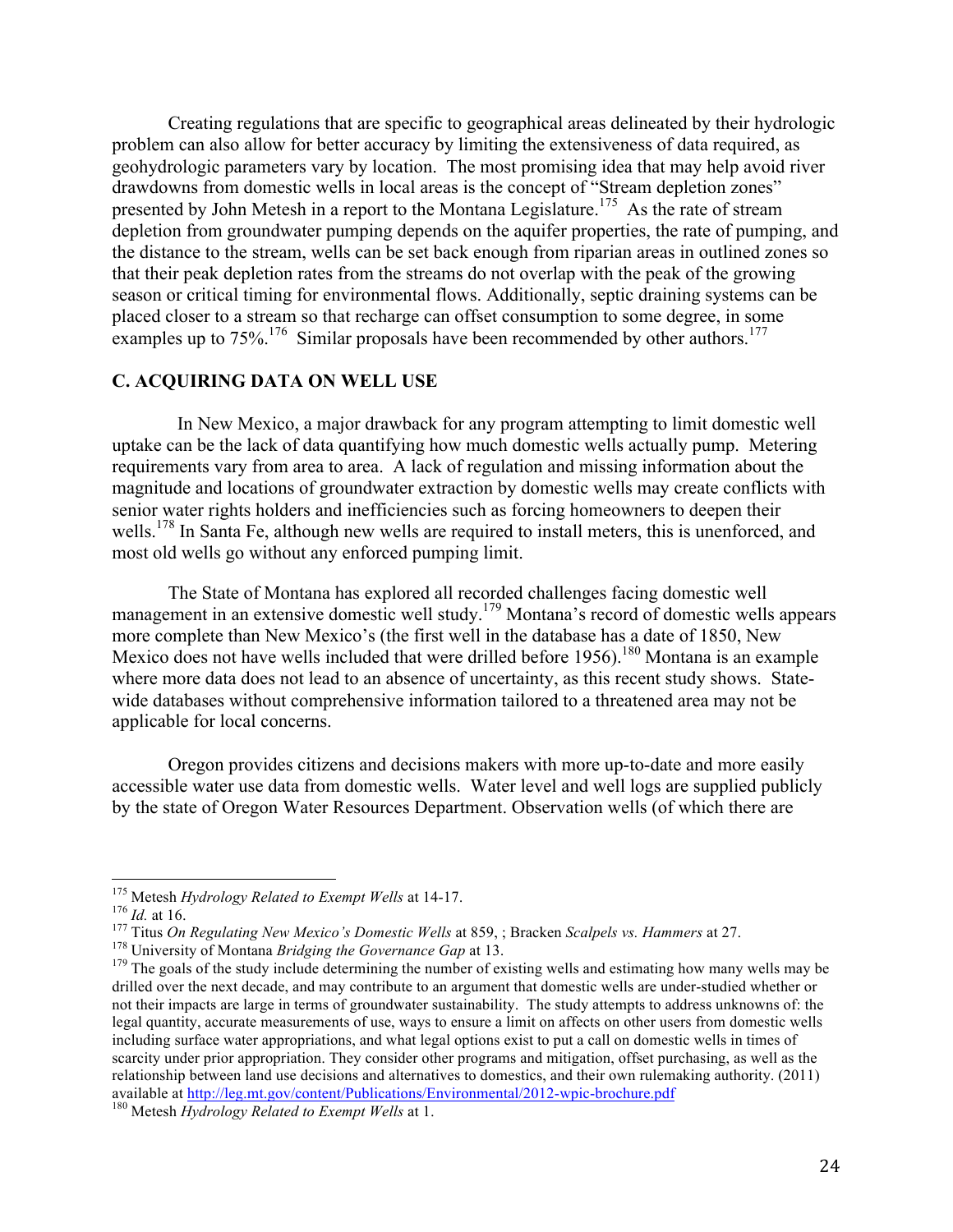16,564) in this database are measured quarterly.<sup>181</sup> New Mexico utilizes the WATERS database, but local water table levels and metered rates are not publicly available at ease, as ArcGIS is required to access them. New Mexico administrators and the public would be better able to answer various questions of aquifer sustainability and interference if they were provided with a more complete database such as Oregon's, even though it is not likely to be the penultimate solution to all the problems associated with domestic well management, such as inputs to geographically small hydrologic models.

## **IX. LESSONS FROM SANTA FE**

Oregon, Washington and Montana have all begun to address the protection of streams from domestic wells through various zone-based methods, targeted enforcement, and descriptive and accurate well databases. There are a number of specific changes that could be made to Santa Fe's Domestic Well Ordinance to limit the potential conflicts associated with domestic wells in Santa Fe. Other aspects of domestic well management can be better addressed at the county or state governance levels. Furthermore, other cities with more dire water demand scenarios may benefit from proactively implementing some of these measures.

## **SANTA FE'S ORDINANCE**

**1) Interference** The ordinance does not directly address or account for interference. While the City of Santa Fe has codified conservation goals that include a reduction in total water use and the protection of the Santa Fe River, there remains a disconnect between the domestic well ordinance and other city-wide regulation. The ordinance does not specifically limit domestic wells based on the location of other wells or their proximity to streams**.**  However, most wells tapping into the Tesuque aquifer are not a direct threat to the Santa Fe River as the Tesuque and Ancha formations are disconnected with most of the municipal boundary.182

**2) Aquifer Protection**The ordinance does not directly protect water table levels, although limiting new applications does discourage proliferation. The lack of a quantitative limit on aquifer depletion means the city's conservation goals for groundwater are ineffective. Hydrologic models show a large depth of saturation in the Tesuque formation aquifer, suggesting that depletion is a long-term concern and not a current crisis.<sup>183</sup>

**3) The Loophole** The ordinance does not and need not address the domestic well loophole. As the loophole applies to subdivisions, which, when not regulated under the 300 ft. rule, mostly occur outside the city boundary, state and county rules should suffice. The only

 <sup>181</sup> Oregon Water Resources Department *Water Level Data and Hydrographs* available at http://www.oregon.gov/owrd/pages/gw/well\_data.aspx#View\_Water\_Level\_Data

<sup>&</sup>lt;sup>182</sup> See Office of the State Engineer WATERS Database, Figure 7. Domestic wells in the Española Basin available on OSE WATERS database. in Lewis, *Water Resource Inventory of the Española Basin*; Santa Fe City Council Water Conservation Committee. And United States Geological Survey. Water Supply Paper 2205 " Mathematical Model of the Tesuque Aquifer System" at P. 7 Figure 4 "Saturated Thickness of the Tesuque Formation Represented in the Model." <sup>183</sup> *Id*.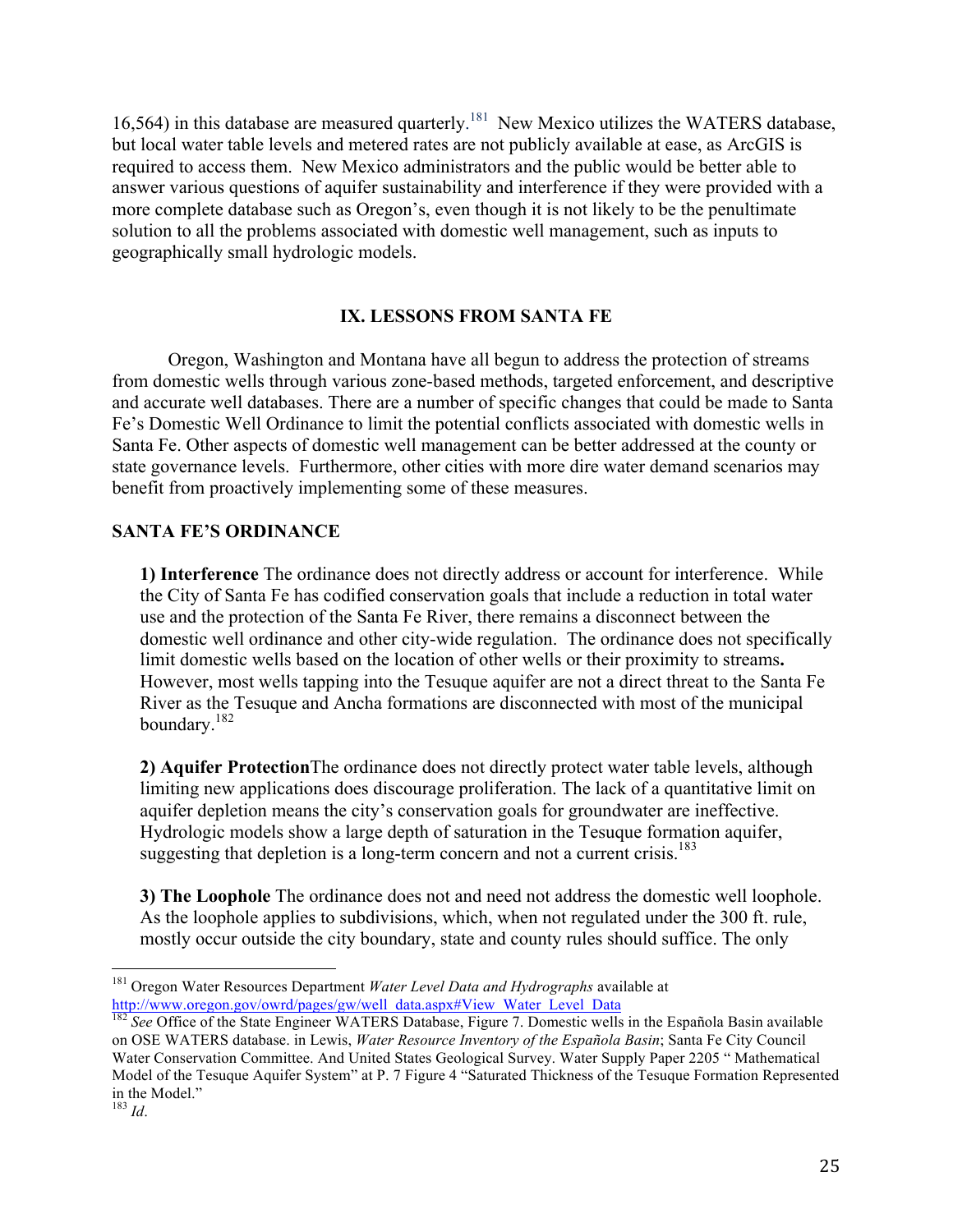regulatory framework for limiting developments is the county's new Sustainable Land Development Code<sup>184</sup>, but it does not fill in the gap where the state does not regulate the loophole, and only applies in Santa Fe County outside of the municipal boundary.

## **SPECIFIC RECOMMENDATIONS**

## **1) Stream Depletion Zones and Well Protection Zones**

#### **For Santa Fe**

As Santa Fe's Ordinance currently does not directly address interference, it could be updated to include zone-based protections that limit well uptake and well density in areas of concern for interference between wells, such as the North Well area, protecting both the well users from drawdown and the city wells. A stream-depletion zone, with more specific parameters than a CMA and administered by the city, could also be applied to the Santa Fe River Watershed in order to protect the more vulnerable tributaries from induced recharge by domestic wells to groundwater. First the City should determine if current wells pose a threat in any specific area, although an overall threat is considered unlikely to do disconnected state of the Ancha and Tesuque formations. Knowledge of the pumping quantity, depth and location within the stream depletion zone are needed for this policy recommendation, but generally the data requirements are less than state-wide or region-wide legislation would require as they are location-specific.

### **For Cities and States**

As interference is a local issue affecting specific cones of depression and stream reaches, an ordinance should address these two concerns, although stream depletions must be holistically managed as most streams cross municipal boundaries. Therefore municipal ordinances will not suffice as stand-alone regulations. A stream depletion zone on the city level should be coordinated with the county and state to complete a stream zone that runs the length of the stream, or a well zone that encapsulates the radius of cones of depression. Cities with surface water and groundwater conservation ordinances should consider whether or not domestic well policy adversely affects the goals of such ordinances.

## **2) Aquifer Drawdown Limits**

## **For Santa Fe**

In Santa Fe, protecting the Tesuque aquifer should not be addressed as part of a vague concept of sustainability. Although hydrologically complex, aquifer drawdowns should be

<sup>&</sup>lt;sup>184</sup> The Sustainable Land Development Code will soon provide some additional limitations to the propagation of domestic wells outside of the municipal boundary, which will become effective after the county zoning map is adopted The Santa Fe board of county commissioners unanimously approved the ordinance to adopt the SLDC on December  $10<sup>th</sup>$ , 2013. The County Zoning Map adoption process will include legal notice and a public process, which is anticipated to begin in early 2014. Various sections of the code address water availability and reporting, including a "water service availability report" for any development of potable water, allowing more oversight of new water use. *See* Santa Fe County Sustainable Development Code § 6.5.5.6., This code states a sustainability goal, as the domestic well ordinance does not as the longevity of the use of a well to at least 99 years, extending the OSE's definition from a 40 year planning horizon.*See* N.M.S.A. § 7.13.1.6.6. The code could also help provide much needed information through its domestic well use metering program. *See* N.M.S.A. § 7.13.3.4.1 However this program only applies to properties where metering is a condition of plat approval.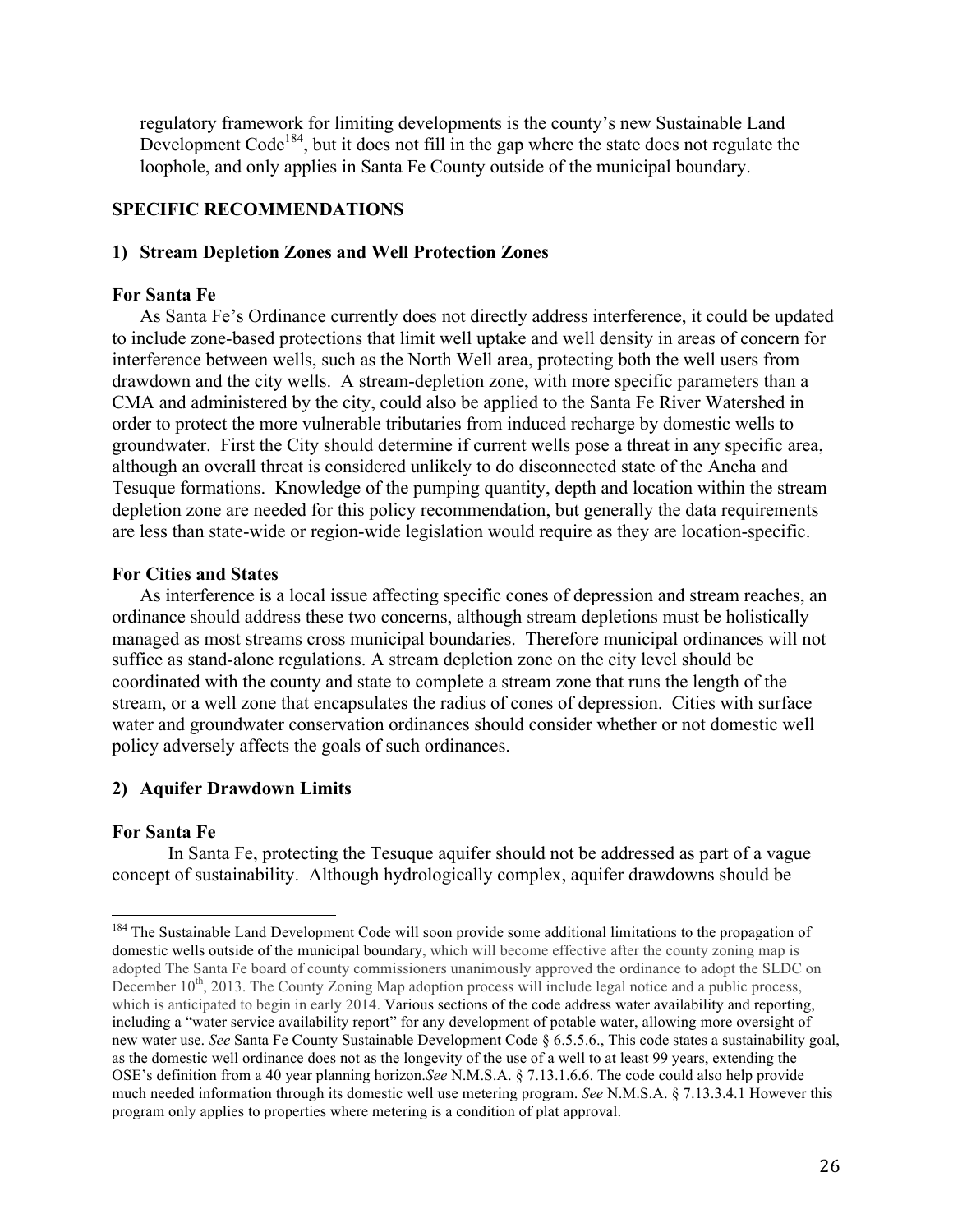regulated in the Española basin where Santa Fe is located because 30% of potable water use by the city is sourced from groundwater and so many individuals rely on domestic wells for their drinking water.<sup>185</sup> This is especially the case in the context of a changing climate with fewer available surface water sources.<sup>186</sup> Offset programs should be amended to not offset one source using another: so that the use of surface water is not considered a valid replacement for groundwater depletions. Furthermore, water table declines should be quantified, as a physical, direct limitation (such as amount of decline allowed per time) and as accurately as groundwater models allow. Not only would domestic wells then have a pumping limit based on the best available science, which could potentially allow them to pump more, $187$  but the City would be able to include their use when evaluating aquifer sustainability*.* In Santa Fe this is a long-term concern, as the Tesuque aquifer is estimated to be relatively thick (between 500 to 4000 feet of saturation).<sup>188</sup>

#### **For Cities and States**

Aquifers that cross borders should be regulated at a higher level of governance, but city ordinances can, by setting limits and coordinating with other authorities in the region, limit aquifer use by requiring all well owners to conserve as much as municipal water users do (In Santa Fe, 107 gallons per person per day). Aquifer budgeting should be coordinated among multiple levels of government that oversee a groundwater region. Planning conservatively about any use of an aquifer, no matter how small, may be the least risk option for water managers. In areas with critically low groundwater levels, offset programs should create offsets to groundwater at a 1:1 ratio and wells should be metered with pumping limitations relative to the sustainability goals for the aquifer.

## **3) Close the Loophole**

#### **For New Mexico**

In Santa Fe, the most pressing problems related to domestic wells are their effect on the aquifer and the Santa Fe River's future flows, but the ordinance significantly limits any depletions by limiting proliferation. Other parts of New Mexico, however, are facing serious problems with the subdivision loophole. In the Zuni area, a developer is proposing hundreds of homes on 300 acres near the stream holding the scarce, and genetically isolated Zuni Sucker fish.<sup>189</sup> This is a prime example of the need to close the loophole as hundreds of new domestic wells could have a detrimental effect on a particular ecosystem. The remaining loophole, albeit small, should to be closed throughout the state.

 <sup>185</sup> Water Conservation Committee, Santa Fe, New Mexico. *Water Conservation in Santa Fe.* Slide Show *On file with The City of Santa Fe.*

<sup>&</sup>lt;sup>187</sup> See Titus *On Regulating* at 855. "Finally, it probably is true that water-table drawdown due solely to domestic wells is nowhere great enough to preclude adding even more domestic wells...".

<sup>&</sup>lt;sup>188</sup> United States Geological Survey. Water Supply Paper 2205 " Mathematical Model of the Tesuque Aquifer System" at P. 7 Figure 4 "Saturated Thickness of the Tesuque Formation Represented in the Model." <sup>189</sup> *See* Donald Jaramillo. *Improving Zuni Bluehead Sucker Habitat.* Cibola Beacon, May 7 2013. Available at

http://www.cibolabeacon.com/news/improving-zuni-bluehead-sucker-habitat/article\_ba88e15a-b6cc-11e2-83e7-001a4bcf887a.html ; Stephanie M. Carman, New Mexico Department of Game and Fish. *Zuni Bluehead Sucker Recovery Plan* (December 2004) at 21.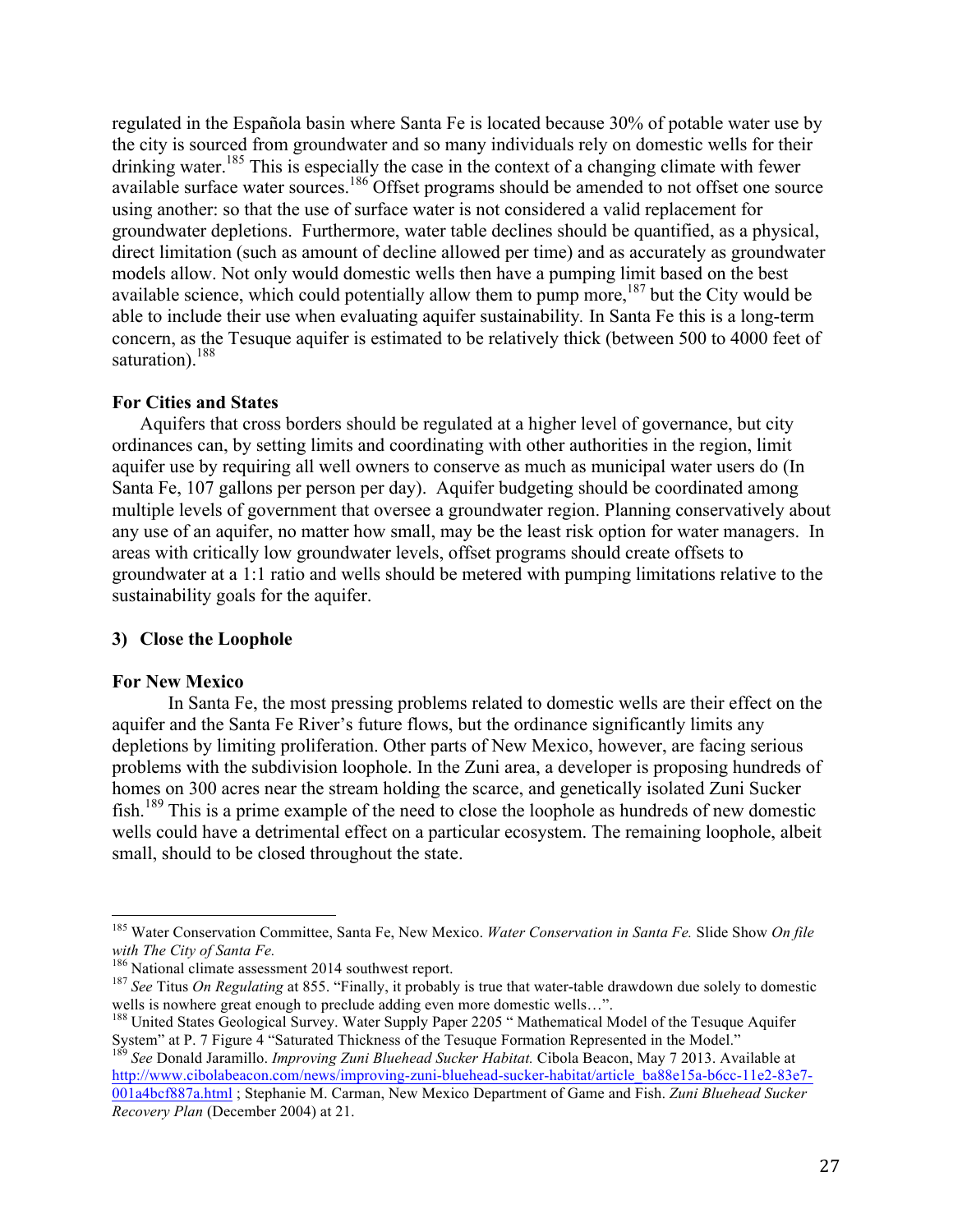#### **For Cities and States**

Although recent amendments to state law in New Mexico have decreased the likelihood of large detrimental effects through the use of the domestic well loophole, there remain small subdivisions and non-irrigation lands that can still employ it.<sup>190</sup> The best way to close the loophole is through amendments to both county and state-wide legislation. As the problem does not depend as much on hydrology as other issues do, it can be generalized. This would require water rights in any subdivision, no matter the size. Cities where the loophole could be employed should work in tandem with counties and the state to ensure that the effect of domestic wells in new developments is integrated into groundwater budgets.

#### **4) Statistically accurate and efficient well databases**

## **For Santa Fe and New Mexico**

Ultimately, better databases – including well locations, depths, and meters - are needed for most domestic well management methods to both effectively monitor domestic well uptake and water table drawdown. The first step in creating a stream depletion zone in Santa Fe might require 10% of wells within one mile of a Santa Fe River Tributary to be metered to estimate the rate of induced recharge. However, to be statistically accurate, this random sample would have to apply to old wells, in order to represent all domestics excluded from statutory authority and the ordinance.

Lewis suggests employing more staff at the New Mexico OSE to track water use<sup>191</sup> but overall, the concept of blanket metering and monitoring has been rejected as expensive and ineffective.192 At the OSE, better databases should instead include a metering sample, distributed randomly, i.e. within the radius of the cone of depression for the city wells and along defined stream depletion zones, as current uptake data is statistically biased.

#### **For Cities and States**

In New Mexico, many citizens want water monitoring and metering to inform management in specific cases.<sup>193</sup> To understand the effect of domestic wells sample metering should be imposed in areas of concern. As critical groundwater areas arise throughout the West, databases should be location and problem-specific, rather than state-wide, in order to address problems of the same scale.

## **X. CONCLUSIONS**

In the case of New Mexico, the domestic well statute creates a governance gap, as courts have recommended local regulations limiting the adverse effects of domestic wells but few municipalities have taken up this responsibility. Cities and regions under a domestic well exemption statute would benefit by attempting to fill this regulatory gap both with domestic well ordinances and stronger regional regulations based on hydrologic data tailored to specific areas such as important tributaries or ecologically degraded riparian zones. The City of Santa Fe's

<sup>&</sup>lt;sup>190</sup>SB 479 (2013); Bell & Taylor *Water Laws and Policies* at 65 (2008).<br><sup>191</sup> Lewis, *Water Resource Inventory* at 7.<br><sup>192</sup> See Bracken *Exempt Well Issues in the West* at 241; Titus *On Regulating* at 861.<br><sup>193</sup> New Me